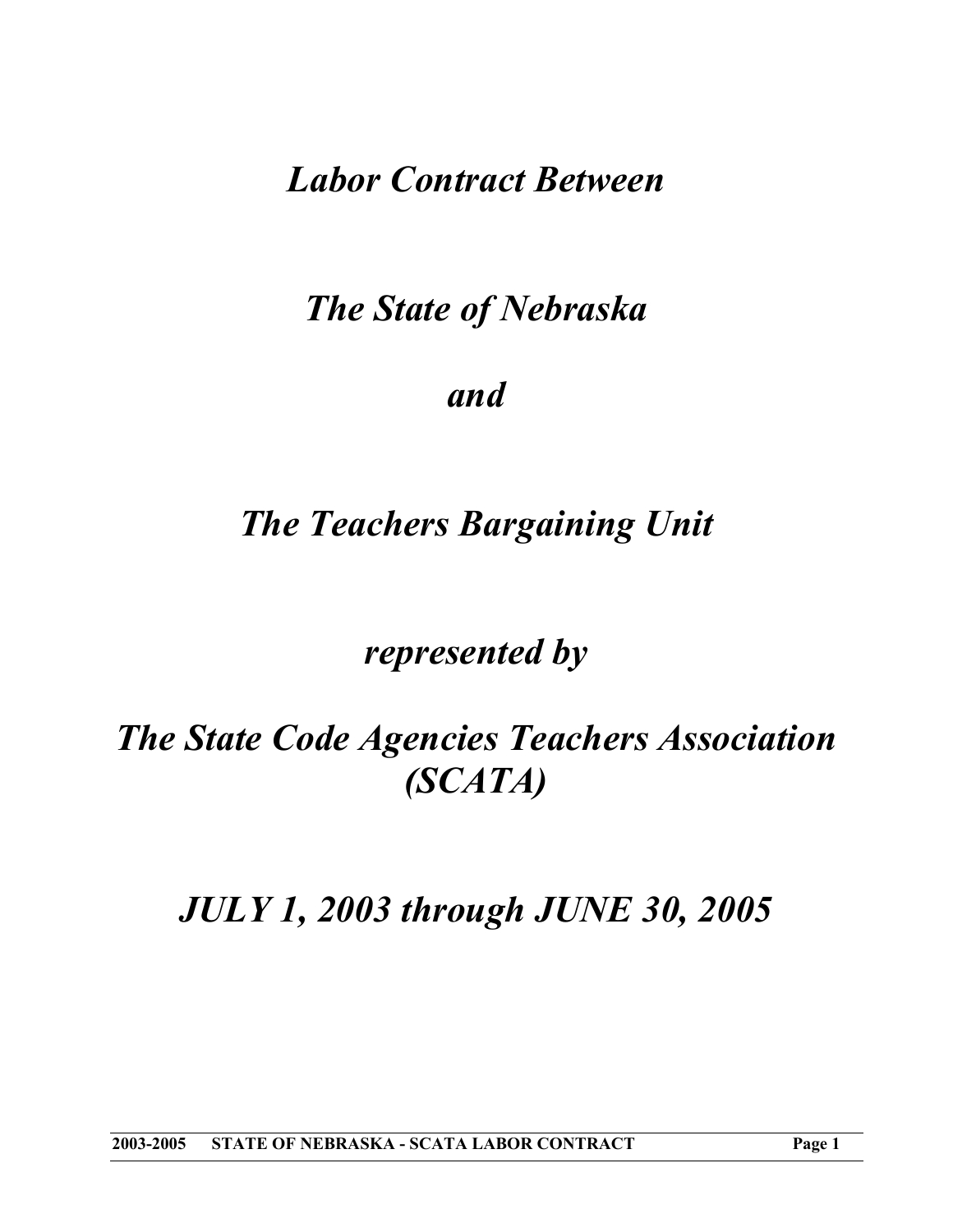## *TABLE OF CONTENTS*

|  | $\overline{2}$ |
|--|----------------|
|  | $\overline{2}$ |
|  | 2              |
|  | $\overline{3}$ |
|  | $\overline{4}$ |
|  | 5              |
|  | $\tau$         |
|  | 8              |
|  | 13             |
|  | 14             |
|  | 15             |
|  | 15             |
|  | 17             |
|  | 18             |
|  | 19             |
|  |                |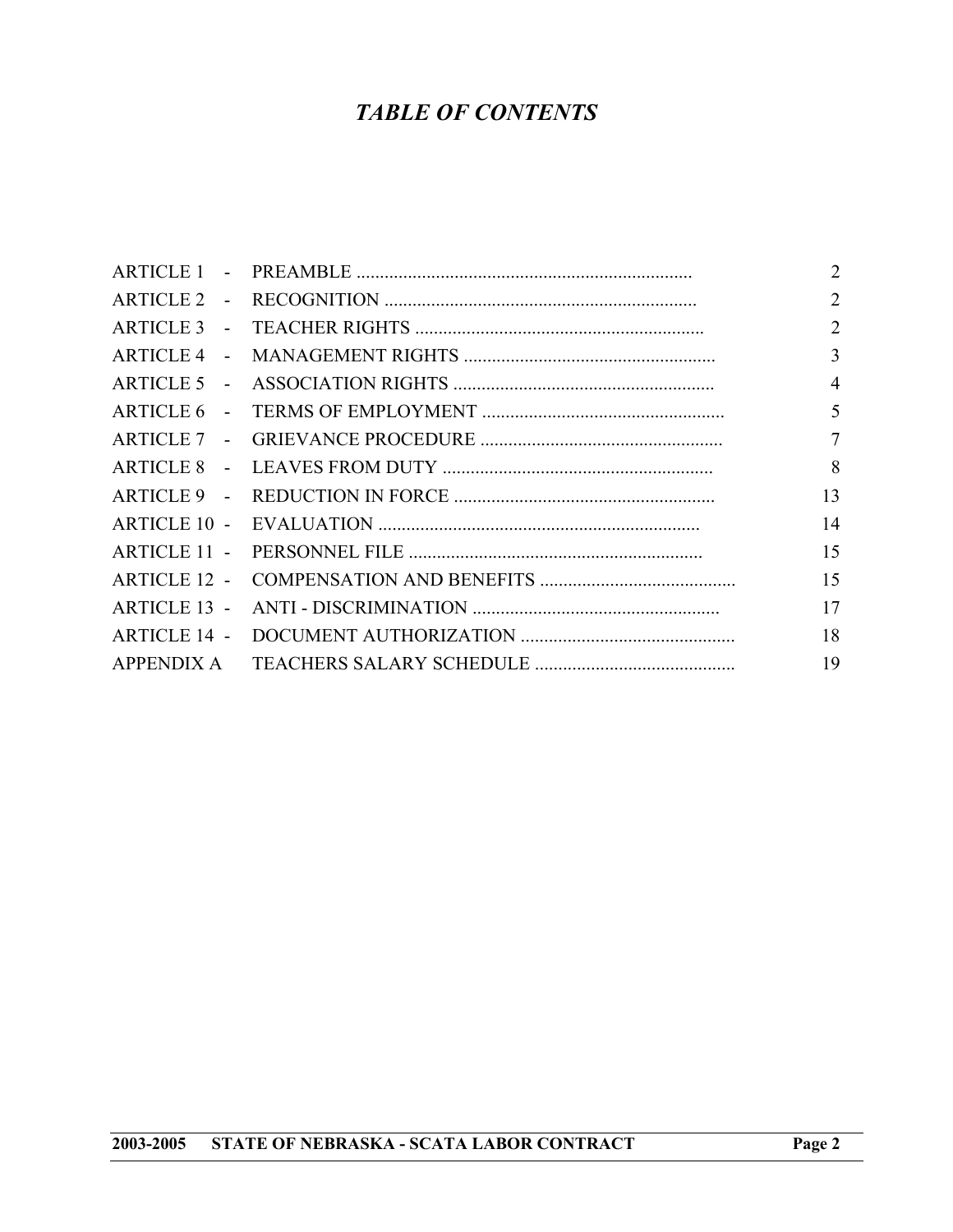#### **ARTICLE 1 - PREAMBLE**

- <span id="page-2-0"></span>1.1 This AGREEMENT is made and entered at Lincoln, Nebraska, by and between the State of Nebraska (hereinafter referred to as the Employer) and the State Code Agency Teachers' Association (hereinafter referred to as the Association).
- 1.2 This agreement shall constitute the full and complete commitments between the parties and may be altered only through the mutual consent of the parties in written and signed amendments to this agreement. The parties will receive copies of any changes made pursuant to this provision.
- 1.3 This agreement shall supersede any rules, regulations, or practices of the Employer including merit raises which shall be contrary to or inconsistent with the terms of this agreement. The provisions of this agreement shall be incorporated into and be considered part of the established policies of each facility.
- 1.4 If any provision of this agreement or any application of this agreement to any teacher or group of teachers shall be found contrary to law or applicable regulation, then such provision or application shall not be deemed valid and subsisting except to the extent permitted by law, but all other provisions or applications of this agreement shall continue in full force and effect.

#### **ARTICLE 2 - RECOGNITION**

- 2.1 The State of Nebraska (herein referred to as the Employer) recognizes the State Code Agency Teachers Association (hereinafter referred to as the Association) as the exclusive and sole collective bargaining agent for all teachers other than temporary in agencies defined by CIR Order 691 in 1987.
- 2.2 Teachers shall mean all employees other than temporary who are occupying positions which require a teaching certificate.

#### **ARTICLE 3 - TEACHER RIGHTS**

- 3.1 Nothing contained in this agreement shall be construed to deny any teacher, employed by a particular state agency, those rights provided under applicable Nebraska or Federal law. Rights granted to teachers herein shall be deemed to be in addition to those provided above unless said rights are legally modified or amended by this agreement.
- 3.2 No permanent teacher will be disciplined, reprimanded, have compensation reduced or withheld or be deprived of any professional advantage without just cause. Any suspension of a teacher, pending investigation and disposition of the case, shall be without pay. Such action shall be subject to the grievance procedure herein set forth, and said action may be upheld, modified or reversed (including back pay provisions as required) as a result of said grievance.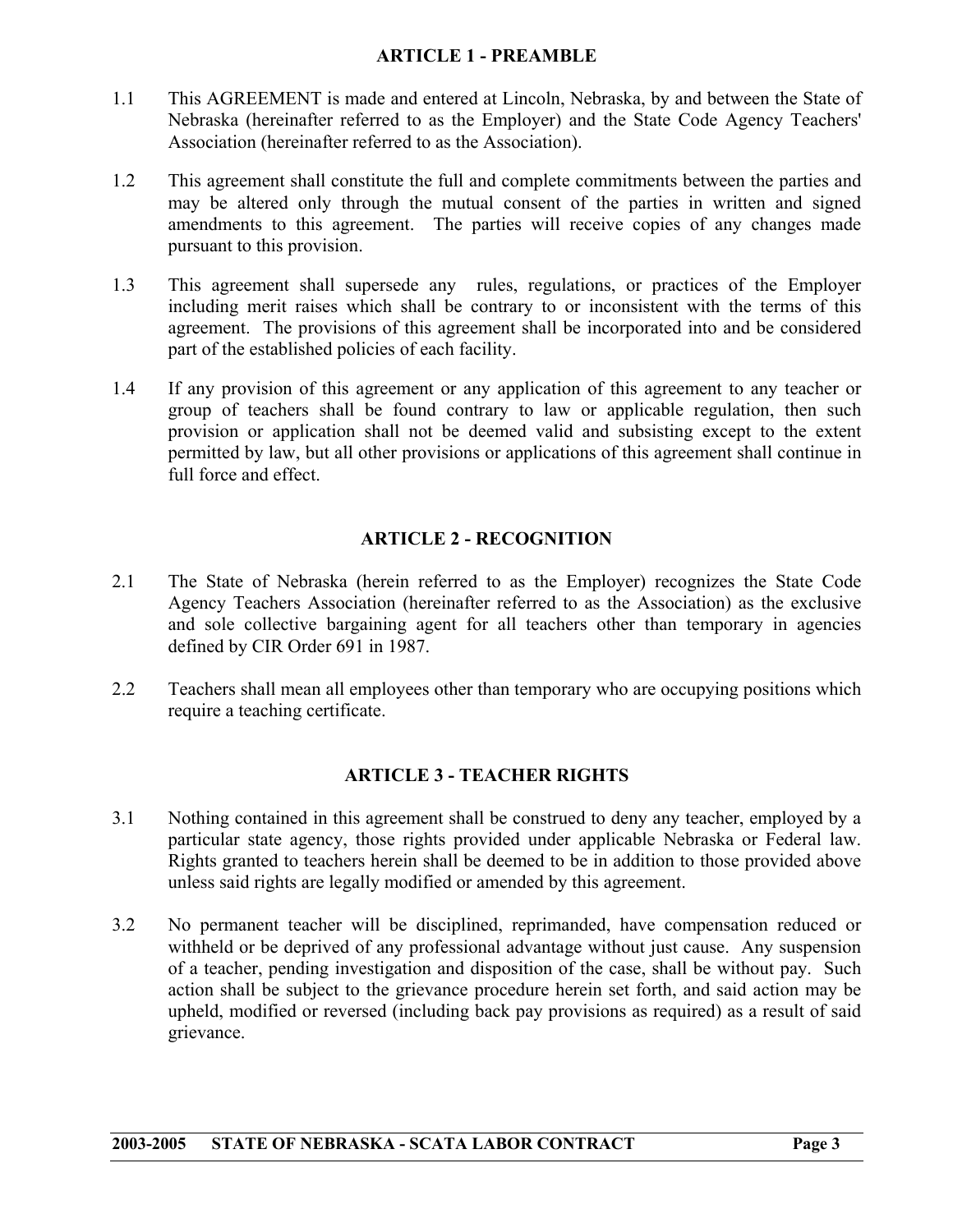<span id="page-3-0"></span>3.3 Neither the Employer or its agents nor the Association or its agents will discriminate against any teacher with respect to terms and conditions of employment by reason of their membership in the Association and its affiliates, their participation in collective bargaining, or the institution of a grievance under the terms of this agreement.

#### **ARTICLE 4 - MANAGEMENT RIGHTS**

- 4.1 It is understood and agreed that the Employer possesses the right to operate and direct the employees of the State and its various agencies to the extent that such rights do not violate its legal authority, and to the extent such rights are not modified by this Contract. These rights include, but are not limited to:
- 4.1.1 The right to determine, effectuate and implement the State's budget, mission, goals, and objectives.
- 4.1.2 The right to manage and supervise all operations and functions of the State.
- 4.1.3 The right to establish, allocate, schedule, assign, modify, change and discontinue Agency operations, work shifts, and working hours.
- 4.1.4 The right to establish, allocate, assign, or modify an employee's duties and responsibilities.
- 4.1.5 The right to hire, train, assign, and retain employees; suspend, discharge or take other disciplinary action against employees for just cause; and to relieve employees from duties due to lack of work or funds, or the employee's inability to physically perform his/her assigned duties after the Employer has attempted to accommodate the employee's disability.
- 4.1.6 The right to increase, reduce, change, modify and alter the composition and size of the work force.
- 4.1.7 The right to determine, and implement policies for the selection, training, and assignment of employees.
- 4.1.8 The right to create, establish, change, modify and discontinue any State function, operation or division.
- 4.1.9 The right to establish, implement, modify and change financial policies, accounting procedures, contract for goods and/or services, public relations and procedures and policies for the safety, health and protection of property, personnel or client interests.
- 4.1.10 The right to adopt, modify, change, enforce, or discontinue any existing rules, regulations, procedures or policies.
- 4.1.11 The right to determine and enforce employee performance standards.
- 4.1.12 The right to introduce new or improved methods, equipment, technology or facilities.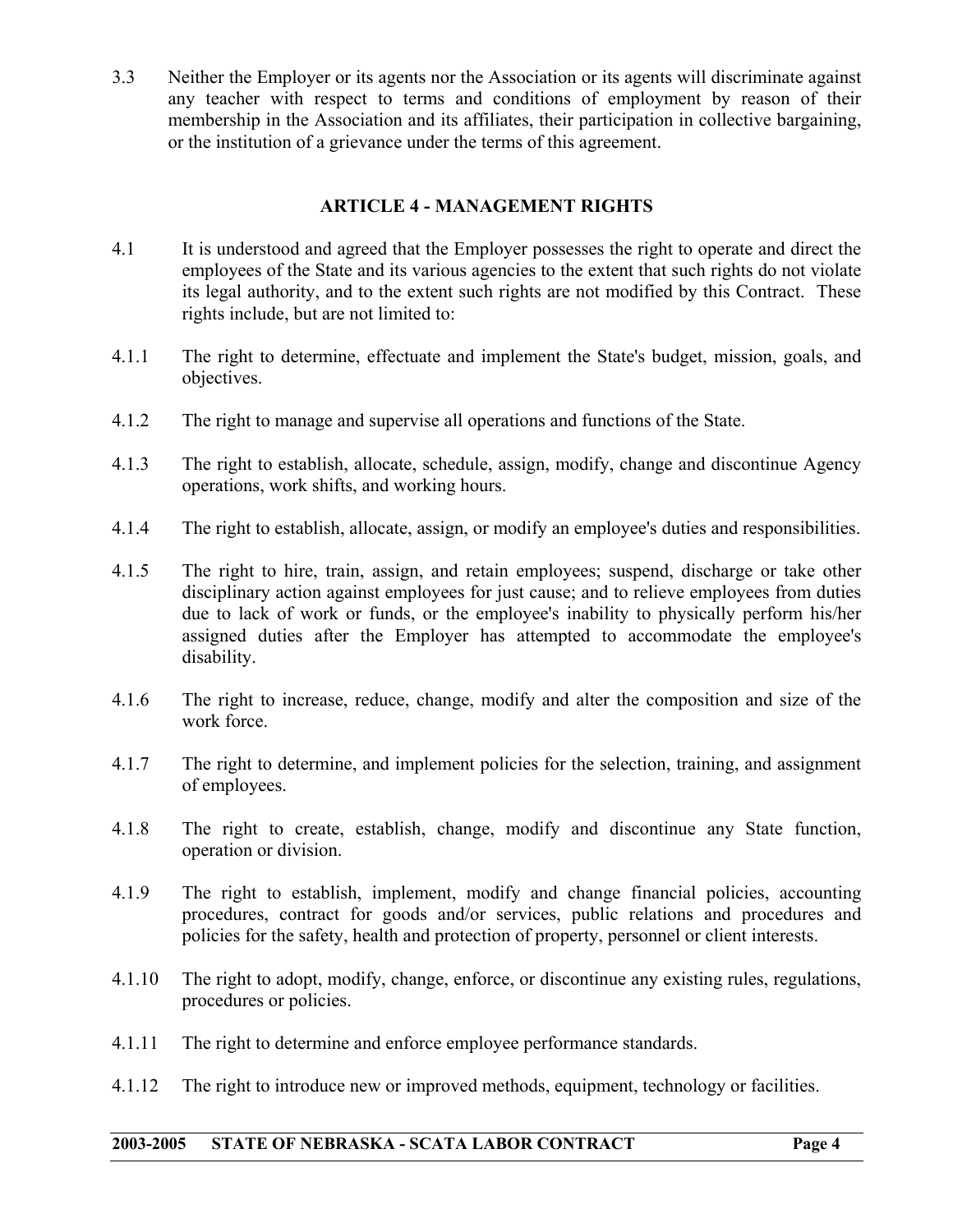#### **ARTICLE 5 - ASSOCIATION RIGHTS**

- <span id="page-4-0"></span>5.1 Upon receipt of a voluntary written individual authorization order from any of its employees covered by this Contract on forms provided by the Association, the Employer will deduct from the pay due such employee those dues required as the employee's membership in the Association.
- 5.2 Such order shall be effective only as to membership dues becoming due after the delivery of such authorization to the payroll office of the employing unit. Deductions shall be made only when the employee has sufficient earnings to cover the deductions for social security, federal taxes, state taxes, retirement, health insurance, and life insurance. Deductions shall be in such exact amount to be withheld and shall begin within the next payroll cycle.
- 5.3 Such dues deductions shall be terminable after written notice to the Employer and the Association. The Employer shall terminate the payroll dues deduction within the next payroll cycle.
- 5.4 Representatives of the Association and its affiliates may, upon approval of their immediate supervisor, be allowed to conduct Association business on school property during non-work time, providing that such business does not cause interruption of the school program or other programs. The Association may be allowed the use of the school buildings for meetings. Such use shall not be unreasonably denied.
- 5.5 Reasonable space will be made available to the Association on existing bulletin boards customarily used for the posting of general personnel or employment information to the members of the unit.
- 5.6 Material to be placed on the bulletin boards shall be limited to notices of the Association's recreational, educational and social affairs; Association correspondence and documents, whose content is not libelous, editorial or interfering in nature with institutional policy and procedure, notices of Association elections, appointments and results of Association elections and notices of Association meetings.
- 5.7 All notices other than those listed above shall be presented to the Facility Head or his/her designated representative for approval. Such notices, if approved, shall indicate both posting and removal dates. The Association will be responsible for posting and removal of all Association notices.
- 5.8 The Association shall be allowed reasonable use of school equipment, providing the Association furnishes expendable supplies consumed during such use, and that such use does not cause undue interruption of the school program.
- 5.9 The Association shall be allowed to make reasonable use of the school's communication system provided such use does not cause undue interruption of the school program.
- 5.10 SCATA shall have paid leave for the purpose of allowing members to attend bargaining and bargaining caucus.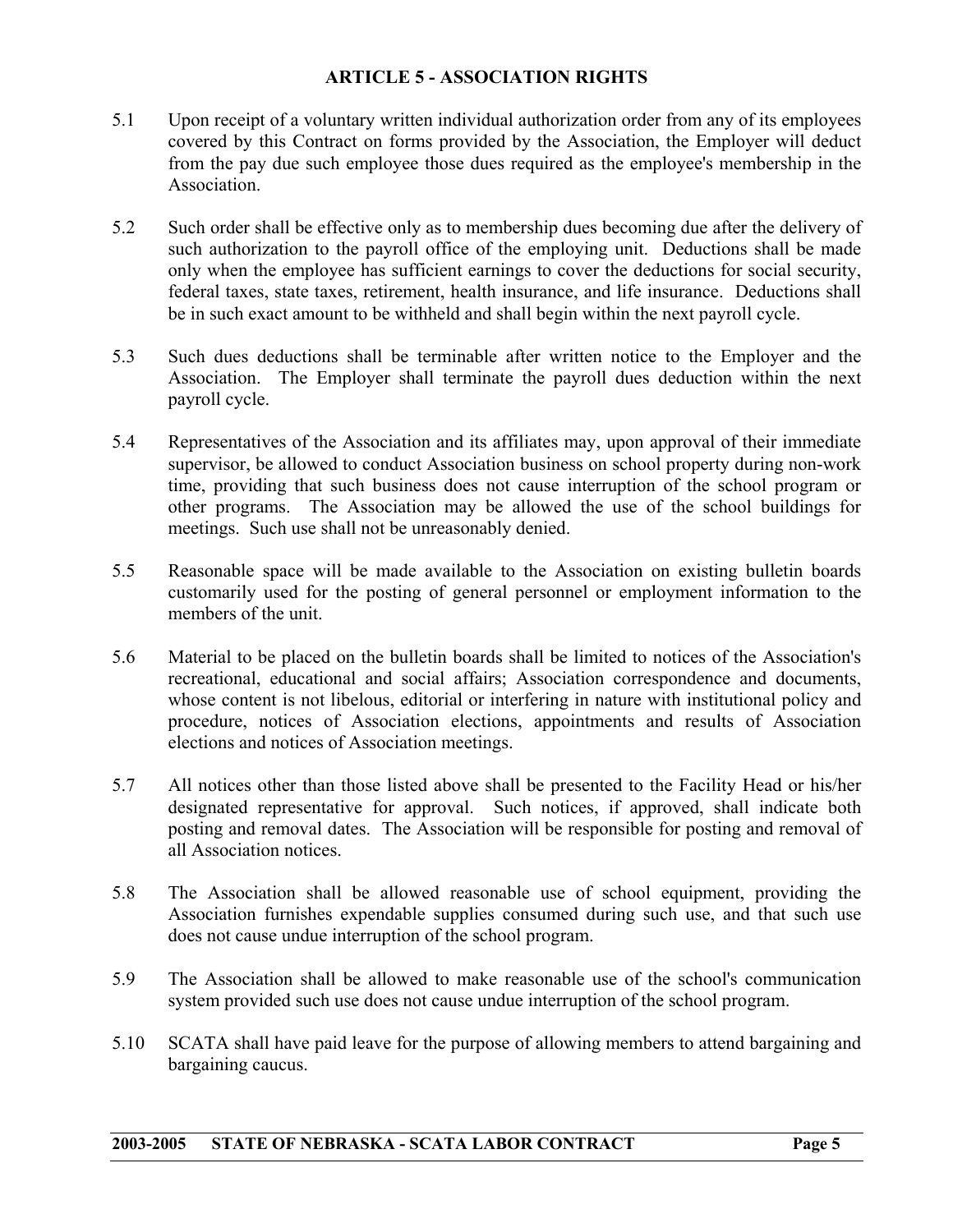#### **ARTICLE 6 - TERMS OF EMPLOYMENT**

- <span id="page-5-0"></span>6.1 The term of this contract shall be July 1, 2003 through June 30, 2005.
- 6.2 Teachers are responsible to the facility for eight work hours each day between the hours of 7:30 a.m. and 5:00 p.m., except at NCCW where teachers are responsible for eight work hours each day between the hours of 8:00 a.m. and 9:00 p.m. Teachers shall be required to be at the facility for a minimum of seven and one-half hours per day, except at BSDC, LRC, and NCCW, where teachers shall be responsible for being present at the facility for eight work hours each day.
	- 6.2.1 For bargaining unit teachers, any time that Management requires the teacher to work outside of the 7:30 a.m. - 5:00 p.m. workday, or scheduled workday for LRC, NCCW, or BSDC teachers, or any time worked on non-contract days will be compensated in time off at the rate of one hour for each hour worked.
	- 6.2.2 Use of compensatory time will be at the time requested by the teacher subject to the approval of the teacher's immediate supervisor. Requests shall not be unreasonably denied.
- 6.3 Each teacher shall be provided a minimum 30 minute, duty free lunch period, and at NCCW, the evening meal period shall be available between 5:00 p.m. and 6:30 p.m.
- 6.4 The normal workweek for bargaining unit teachers shall be 5 days, Monday through Friday.
- 6.5 The annual employment period shall be 188 days for teachers employed at YRTC-Kearney; 185 days for teachers employed at YRTC-Geneva; 188 days for teachers employed at LRC; 224 days for teachers employed at BSDC; and 222 days for teachers employed at NCCW. Within the above contract days at YRTC-Kearney, YRTC-Geneva, BSDC, and LRC shall be at least six non-student contact days per year with at least one-half day at the end of each grading period with no mandatory training during these days, as part of the school calendar.
- 6.6 Teachers employed beyond the basic 185 day annual employment period shall receive salary and leaves as defined elsewhere in this agreement on a pro rata basis. All prorated leaves shall be rounded to the nearest day.
- 6.7 Optional extended employment to teach in the summer programs may be offered to teachers employed for the regular school year. Bargaining unit teachers shall be notified of Management's decision concerning extended summer employment by March 1st of each year. Those bargaining unit teachers not offered summer employment shall be provided the opportunity, upon request, for consultation with the appropriate administrator. Such consultation shall include justification for Management's decision. Such decisions shall not be based on Management's ability to hire non-bargaining unit teachers at a lesser rate.
- 6.8 All bargaining unit classroom teachers shall be provided a minimum of one (1) continuous instructional period per day without students for the purpose of planning and preparation. Teachers shall not be required to attend mandatory training during this planning period, more than once per month.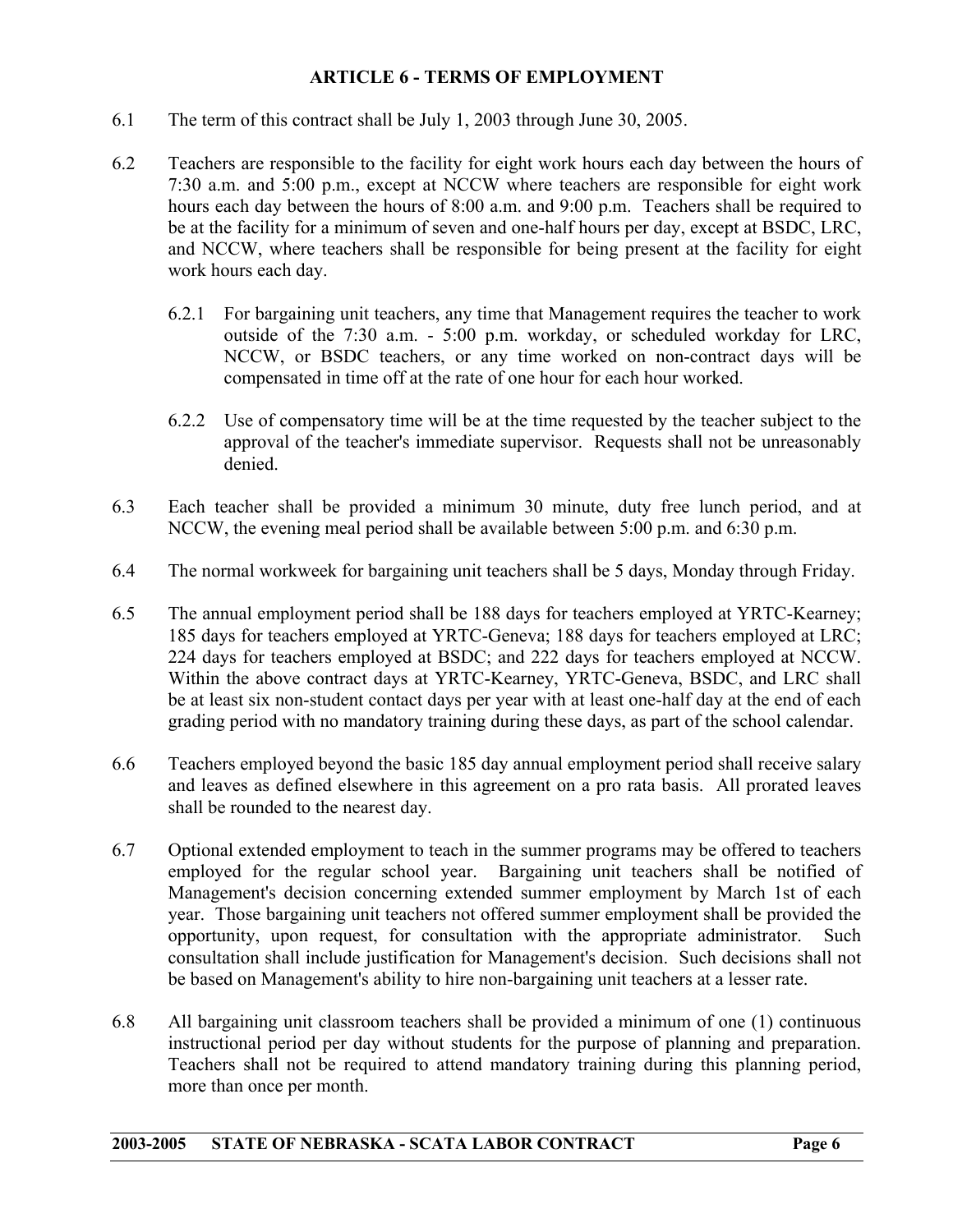- 6.9 The Employer acknowledges that a teacher's primary responsibility is to teach.
- 6.10 Each teacher agrees to be governed by the policies of the Employer and that the teaching duties to be performed under this contract shall be subject to assignment by their immediate supervisor. Such duties shall not preclude the occasional assignment of nonteaching related duties which involve supervising youth.
- 6.11 Termination of teachers for just cause will be in accordance with the provisions of applicable State law. Evaluations used to justify termination for just cause shall be only those conducted by individuals who hold the appropriate administrative and supervisory certificate issued by the State.
- 6.12 At least 90 calendar days before the end of the individual contract period, each teacher shall be notified in writing that the Employer is considering nonrenewal of their contract, or provided a letter of intent to continue employment. Any teacher offered a letter of intent to continue employment shall respond within 15 working days of receipt of the letter. Failure to respond within the specified fifteen workdays shall constitute rejection of the renewal offer.
- 6.13 Termination of a teacher's contract for any reason shall result in that amount of compensation being paid which bears the same ratio to the annual salary herein specified as the number of days worked bears to the annual employment period.
- 6.14 Deductions from pay for absences from work for which no paid leave is provided shall be at the rate of one divided by the number of school calendar days of the annual salary per each day of such absence.
- 6.15 There shall be no penalty for release or resignation by said teacher from their individual contract, providing that said resignation shall not become effective until the close of the contract period unless an earlier release is accepted by the Employer. Resignations for the subsequent contract year shall be accepted up to six weeks prior to the beginning of the new school year and may be accepted by the Employer after those six weeks at the Employer's discretion.
- 6.16 The Employer may require a teacher to take a physical examination, tests or other proofs of physical and/or mental fitness when the Employer has reasonable cause to believe that such examinations and/or tests are necessary to determine physical or mental incapacity. The Employer shall schedule and pay for all such required examinations and/or tests. The results of said examinations and/or tests will not be released to any outside agencies or persons without permission of the employee unless required by law or licensure.
- 6.17 The Association and Employer recognize the unique characteristics of the clientele served and in the interest of the student's needs, the Employer shall make a good faith effort to hold academic classes to a practical and effective size.
- 6.18 A good faith effort will be made to secure a regular substitute before a regular teacher is asked to serve as a substitute. Aides shall not be assigned teaching duties as per applicable state law and regulations.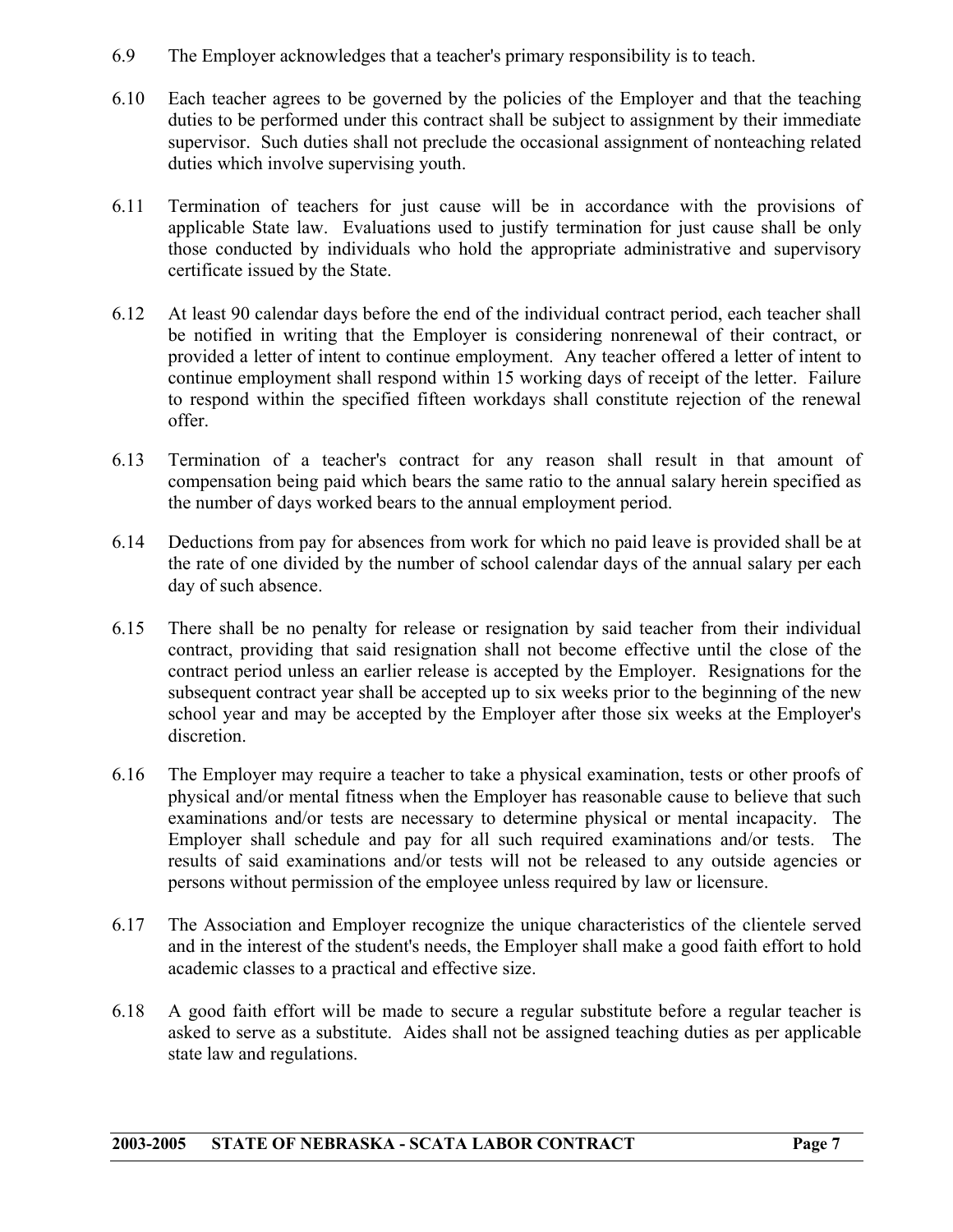- <span id="page-7-0"></span>6.19 Teachers may use the school facilities during nonscheduled work hours for such teaching/job related purposes which may include grading papers, preparing tests, setting up audiovisual equipment, use of computer, recreational activities (as allowed other staff), etc. Such use of school facilities is not computed as compensable time.
- 6.20 **Part-Time Employees.** Teachers who are employed on a permanent basis at any percentage less than 100% will be paid and accrue all eligible benefits and conditions of employment as set forth in this agreement prorated to equal their employment percentage.

#### **ARTICLE 7 - GRIEVANCE PROCEDURE**

- 7.1 **General Purpose.** Teachers may file a grievance when they believe that there has been a misinterpretation or misapplication of the terms of this agreement. The underlying principle of this grievance procedure is to ensure fair and equitable treatment to bargaining unit employees.
- 7.2 Definition of Grievance: Any written claim or claims by a bargaining unit teacher or group of teachers that there has been a violation, misinterpretation, or misapplication of the terms of this agreement. The grievance must be signed by all aggrieving teachers.
- 7.3 Definition of Grievant: Bargaining unit teacher or group of teachers making the claim as described in the definition of grievance.
- 7.4 Bargaining unit employees will follow all written and oral directives and perform all assigned duties. Compliance with such directives will not in any way prejudice their right to file a grievance within the time limits contained herein, nor shall it affect the ultimate resolution of the grievance.
- 7.5 The parties agree to use every reasonable means at their disposal to assure every employee the unobstructed use of this grievance procedure without fear of reprisal or prejudice to their employment status.
- 7.6 The number of days indicated at each level shall be considered as a maximum, and every reasonable effort shall be made to expedite the grievance. The time limit specified may, however, be extended by mutual written agreement of the grievant and the Employer.
- 7.7 The failure of the grievant to proceed to the first or subsequent steps of this grievance procedure within the time limits specified shall indicate that the grievant has elected not to file a grievance or has accepted the response previously rendered, and shall constitute a waiver of any future appeal. The failure of the Employer to respond to the grievance within the time limits specified shall permit the grievant to proceed to the next level of the grievance procedure.
- 7.8 All communications concerning the grievance, after being formally submitted shall be in writing. All documents, communications, and records dealing with the processing of a grievance shall be confidential, and shall be filed separately from the personnel files of the participants, unless said material is ordinarily the content of the personnel file.
- 7.9 No settlement shall be made in any grievance which is in conflict with the provisions of this agreement.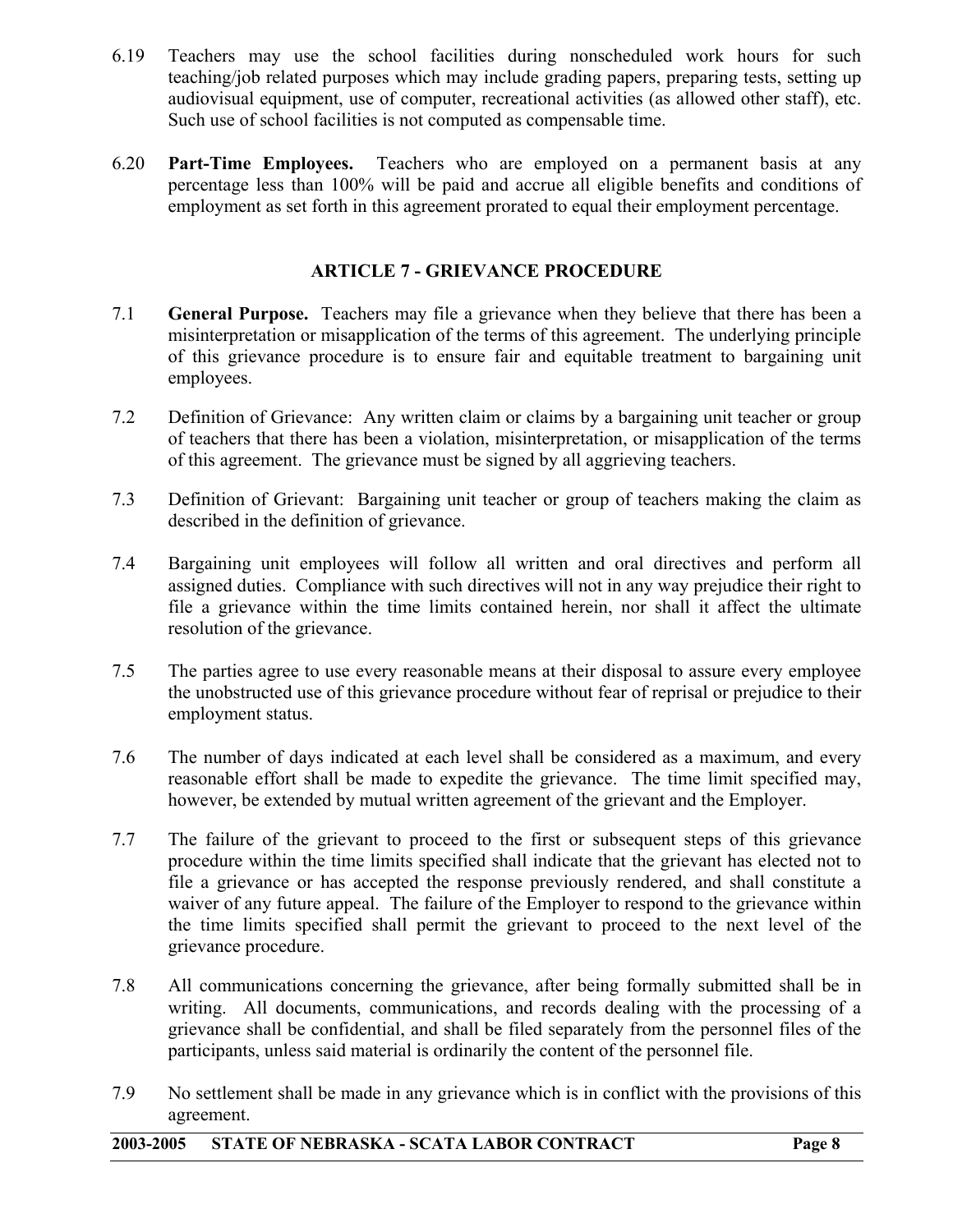- <span id="page-8-0"></span>7.10 All meetings under this Article shall be conducted in private. All hearings conducted pursuant to this Article shall be open to the public unless the hearing authority rules otherwise after a showing of adequate cause.
- 7.11 A grievant may have a representative present at all levels of the grievance procedure.
- 7.12 The grievant may withdraw their grievance at any level of the procedure.
- 7.13 Level One: All grievances must be initiated within fifteen (15) work days of the occurrence, or the date when the employee first became aware of the occurrence. The grievant shall reduce the grievance to writing on the approved form and give or send the original to the decision maker. The decision maker shall provide a written response to the grievance within five (5) work days after receipt of the grievance. Failure of the decision maker to respond within five (5) work days shall cause the grievant to proceed to level two of this procedure. Before the decision maker returns the answer to the grievance at the first step to the employee, he/she shall have the response reviewed by the Chief Executive Officer/Designee of the facility.
- 7.14 Level Two: If a satisfactory resolution of the grievance is not reached in Level One the grievant may file the grievance with the Agency Director within ten (10) work days of receipt of the response at Level One. The Agency Director/Designee shall hold an informal investigatory meeting within ten (10) work days of receipt of the grievance. The meeting shall include all interested parties and be for the purpose of reviewing the grievance. The Agency Director shall issue a written response to the grievance within ten (10) work days of such meeting.
- 7.15 Level Three: If a satisfactory resolution of the grievance is not reached at Level Two the grievant may file the grievance in writing with the State Personnel Board within ten (10) work days of receipt of the written response at Level Two. The State Personnel Board shall conduct a grievance hearing and shall issue a written response to the grievance. Such written response shall be the final administrative decision unless the aggrieved party wishes to seek court action.

### **ARTICLE 8 - LEAVES FROM DUTY**

- 8.1 Teachers shall be eligible for eleven (11) days of paid sick leave per year, cumulative to 180 days. Earned sick leave that has been accumulated by presently employed teachers prior to the date of this agreement shall be retained by that teacher provided that the accumulation shall not exceed 180 days.
- 8.2 Teachers separating their employment and who are eligible for retirement through a State sponsored retirement system or upon death, will receive one-fourth of the accumulated unused sick leave, up to a maximum of 45 days pay (one-fourth of 180 days).
- 8.3 Teachers are entitled to use sick leave under the following situations:
	- a. When unable to perform duties because of sickness, injury, or disability.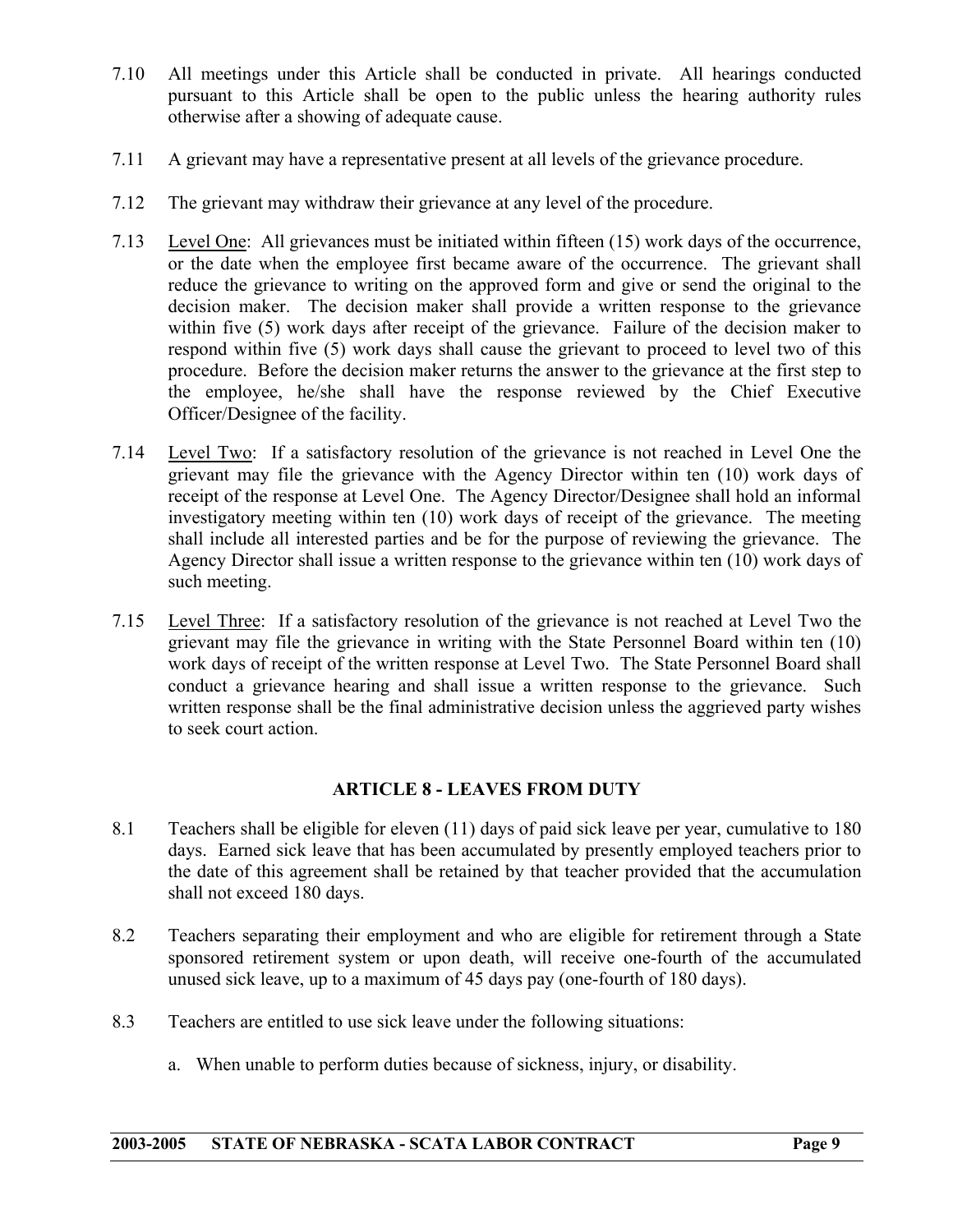- b. When undergoing medical, surgical, dental, and optical examinations or treatments, which the employee is unable to schedule during other than work hours.
- c. When presence at work would jeopardize the health of others by exposing them to a contagious disease.
- d. When the illness, injury, or disability of an immediate family member demands the employee's presence. Immediate family in this case means spouse, children, siblings, or parents and others bearing the same relationship to the teacher's spouse. At the Agency Head and/or his/her Designee's discretion, the definition of immediate family may be expanded to include other individuals with a similar personal relationship to the employee as that of an immediate family member.
- 8.4 Sick leave shall be taken in at least half-hour increments.
- 8.5 Teachers shall notify their immediate supervisor in advance when planning to use sick leave for dental appointments, physical exams, etc. In case of sickness, injury, emergency or any other absence which cannot be approved in advance, the teachers shall advise the immediate supervisor of the circumstances as early as possible.
- 8.6 When a sick leave absence exceeds three (3) consecutive days or when abuse is suspected, employees may be required to submit a substantiating medical certificate.
- 8.7 Teachers who terminate and return to state employment within one (1) year shall retain all accrued sick leave earned prior to termination.
- 8.8 A teacher who is receiving Worker's Compensation for an injury or occupational disease shall have the option of electing to use accumulated unused sick leave to supplement Worker's Compensation up to but not to exceed the regular rate of pay. Teachers electing this option shall earn and be charged sick leave in proportion to the amount of money paid by the State. After all such sick leave has been used, the teacher shall be entitled to compensation authorized by Worker's Compensation.
- 8.9 In the event that a teacher is subject to an altercation involving physical restraint while within the scope of their employment with the State, the teacher should take the following action:
	- a. The teacher should notify their immediate supervisor or their designee, who will in turn notify the appropriate authorities.
	- b. Reporting of the assault will be in writing on the proper form.
	- c. The Employer as may be appropriate will provide legal advice to the teacher concerning their rights and obligations with respect to such assault and shall render all reasonable assistance to the teacher in connection with handling of the incident by law enforcement and judicial officials.
	- d. The teacher shall suffer no loss of wages, leaves, or benefits when involved in school related legal proceedings.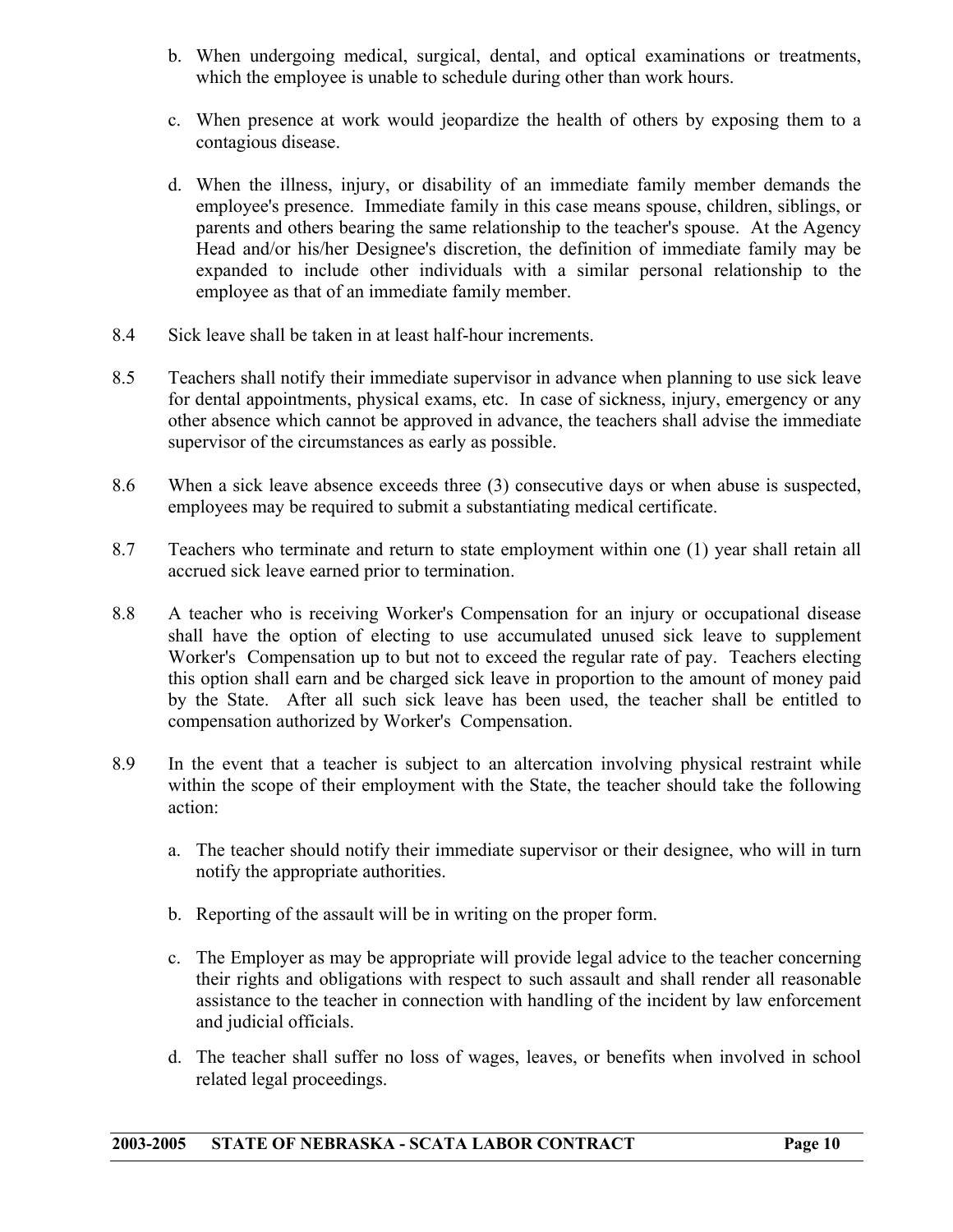- 8.10 Up to five (5) days paid funeral leave may be granted for each death in the immediate family. Immediate family is defined as spouse, children, parents, grandparents, grandchildren, brothers, sisters, or persons bearing the same relationship to the spouse. At the Agency Head and/or his/her Designee's discretion, the definition of immediate family may be expanded to include other individuals with a similar personal relationship to the employee as that of an immediate family member.
	- 8.10.1 For funerals of persons not in the immediate family the employee may use accrued sick leave as arranged with the appropriate administrator.
- 8.11 **Civil Leave.** Teachers are eligible for paid civil leave in the following situations:
	- a. Being called as a juror or being appointed as a clerk or judge on an election or counting board. Fees paid as the result of such duty shall be retained by the teacher in addition to the paid civil leave. Employees will return to work when not actually serving as a juror on a daily basis.
	- b. Being called to perform emergency civilian duty in connection with a natural disaster such as a flood or tornado or in connection with national defense. This shall not be considered the same as leave for military duty in connection with national defense or national disaster.
	- c. Being subpoenaed to appear in court on behalf of the State. In addition to the paid civil leave the teacher shall receive pay for travel and subsistence. Witness fees paid to the teacher shall be returned to the State. A teacher required to appear in court on a personal matter shall be granted leave without pay.
	- d. Voting Time: All employees shall be given up to two hours for the purpose of voting provided the employee does not have sufficient time before or after regular duty hours to vote. The two hours authorized for voting does not apply to those employees who by reasons of their employment must vote by use of an absentee ballot.
	- e. Blood Donations: With prior supervisory approval of absence from work, employees will be allowed up to one hour of paid time while donating blood at Employer sanctioned Community Blood Bank collections. With prior supervisory approval of absence from work, employees will be allowed to flex work schedules while responding to Community Blood Bank emergency appeals in life threatening circumstances. Replenishment of low blood supplies is not considered to be a life threatening circumstance.
- 8.12 **Professional Leave.** A minimum of two (2) days per each contract year, of paid professional leave shall be granted each teacher for attendance at meetings, conferences, or activities which are directly related to the teacher's academic responsibilities and shall not be cumulative. Additional paid professional leave will be at the discretion of the appropriate administrator. If a teacher is required to attend a professional activity by the administration, no deduction for professional leave will be made.
- 8.13 Military leave shall be granted in accordance with applicable federal and state laws.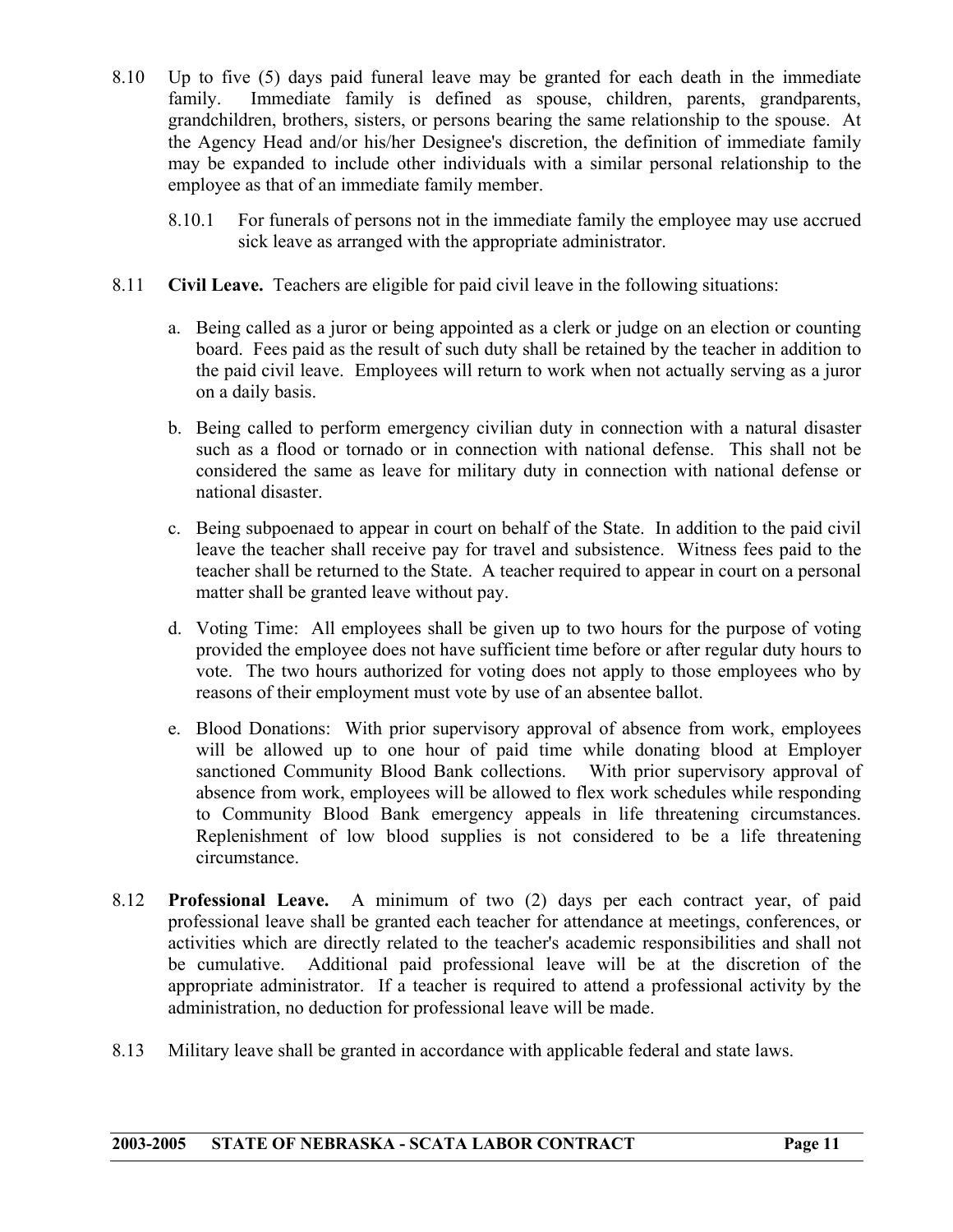- 8.14 **Leave of Absence.** Teachers may be granted an unpaid leave of absence of up to one year. No benefits shall accrue during such leave. Accumulated sick leave earned prior to such leave shall be retained by the teacher upon return from such leave. At the end of such leave the teacher shall be reinstated to a same or similar position as vacated. A teacher on such leave, at their discretion, may continue their insurance benefits by paying the full premium for those benefits. Requests for such leave shall be submitted on the proper form to the teacher's immediate supervisor. Notice of approval or disapproval of such leave request shall be provided the teacher within thirty (30) working days of receipt of the request.
- 8.15 **Personal Leave.** Teachers are entitled to three (3) days of paid personal leave per school year which shall not be cumulative. Use of these days will be at the discretion of the teacher. Application for such leave shall be made at least one (1) week in advance, if possible, to the teacher's immediate supervisor. Approval shall not be unreasonably withheld. Personal leave may be used in half hour increments. Teachers who accept a summer school contract shall retain their unused leaves through the life of the summer contract.
- 8.16 **Educational Opportunities.** Teachers within the Health and Human Services System will be afforded the opportunity to further their education in a reasonable manner which does not interfere with the operation of the school programs, or other facility operations. Reasonable manner can include flex time changes and work schedules to accommodate teachers' attendance at class. Such accommodations/requests is subject to prior supervisory approval.

 In situations when the above reasonable accommodations cannot be made to a teacher's work schedule at the Health and Human Services System, a teacher may request an educational leave of absence, as long as the teacher is enrolled as a full-time student for credited coursework. Length of the educational leave of absence in that case is based on the length of the semester. Educational leave is based on best interests of the State, and is subject to prior supervisory approval. Employees become eligible for an educational leave of absence upon serving two years with the Health and Human Services System from last date of hire.

- 8.17 **Weather Leave.** Teachers are entitled to leave due to inclement weather as provided in the current Governor's policy pertaining to such leave.
- 8.18 **Non-Contract Days.** At the Health and Human Services System where there is year around school, Teachers will be given the opportunity to select use of the 25 non-contract days in the same manner afforded to other Health and Human Services System employees requesting vacation leave. At NCCW where there is year around school, Teachers will be given the opportunity to select use of the 27 non-contract days in the same manner afforded to other Department of Correctional Services employees requesting vacation leave. Use of the 25 and 27 non-contract days is subject to prior supervisory approval. Such requests shall not be unreasonably denied. Teachers shall be able to carry over five non-contract days per school year which shall not be cumulative. Year around school is school which is taught continuously around the year except for designated holidays and weekends.
- 8.19 LRC will hold school year round. Teachers at LRC will work 188 days during the contract year. The school year will be divided into five segments (Rotations  $A - E$ ) consisting of 47 school days. Each teacher will be assigned to work four of the five segments. The determination of which segments a teacher will be assigned to work shall be established by seniority. Management, at its discretion, will include days on which all teachers will be on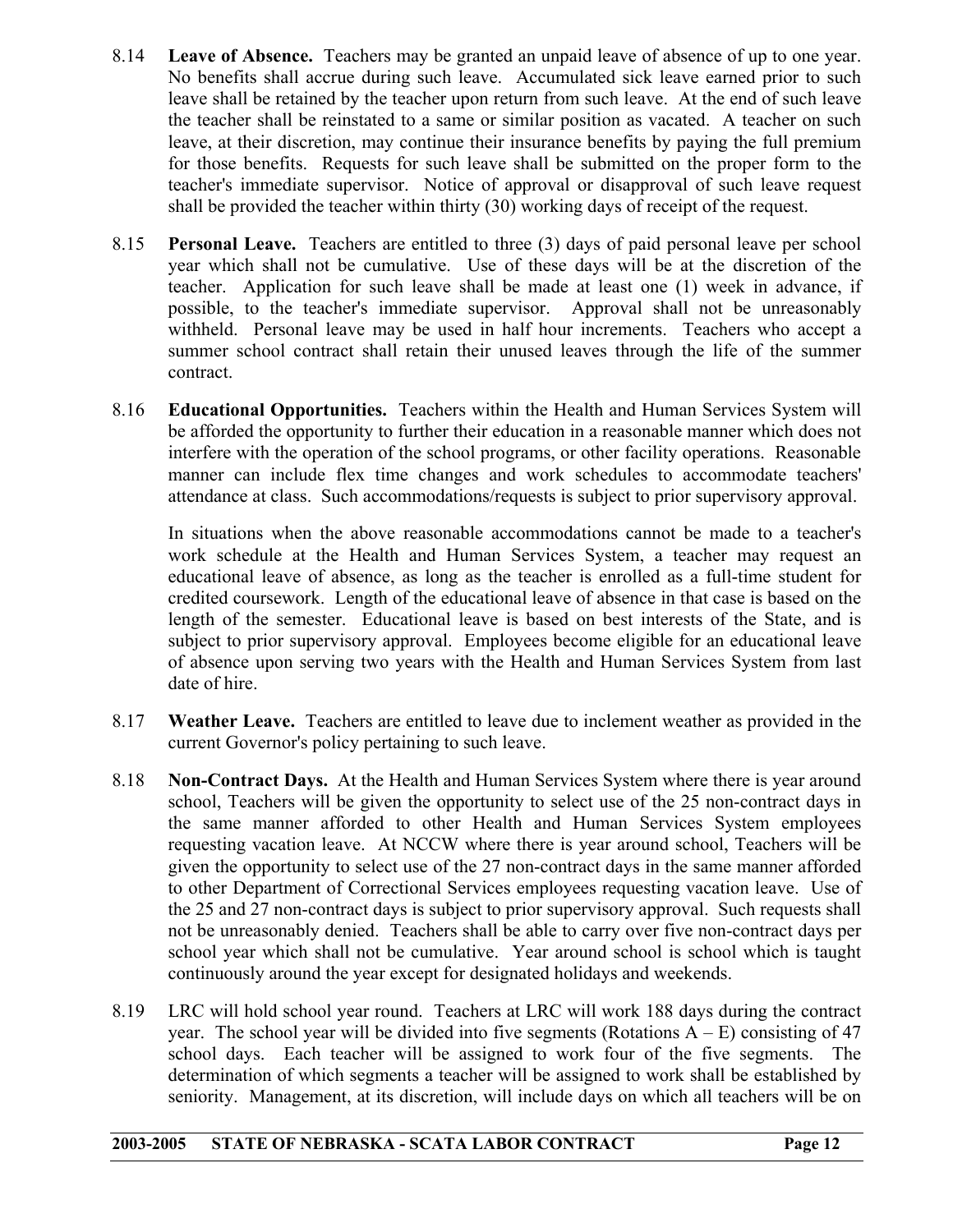leave (for example Winter break, Spring Break, etc.). These days do not count toward the 188 contract days.

#### **Teacher Vacation Rotation Schedule For 2003 – 2004**

| Rotation A        | July $1$ – September 5     |
|-------------------|----------------------------|
| <b>Rotation B</b> | September 8 – November 11  |
| Rotation C        | November $12 -$ January 30 |
| <b>Rotation D</b> | February $2 - April 13$    |
| Rotation E        | April $14 -$ June 18       |

#### **Teacher Vacation Rotation Schedule For 2004 – 2005**

| July $1$ – September 7    |
|---------------------------|
| September 8 – November 11 |
| November 12 – February 2  |
| February $3 -$ April 5    |
| April $18 -$ June 22      |
|                           |

8.20 **Catastrophic Illness Donation.** The provisions of this section are non-grievable. Employees may contribute accrued personal leave to benefit another State employee in the same agency suffering from a catastrophic illness. Employees may contribute accrued personal leave to benefit another State employee in a different agency suffering from catastrophic illness with the agreement of both the receiving agency and the donating agency. Personal leave shall be donated in no less than one (1) day increments. The contributing employee must identify the specific amount of time donated and the name of the recipient of the donated personal leave on forms provided by the Employer for this purpose. Personal leave donated and transferred to another State employee pursuant to this provision shall be irrevocably credited to the recipient's sick leave account.

 Catastrophic Leave will be available only to employees who have exhausted their own paid leave through bona fide serious illness or accident. Donating employees must sign an authorization, including specifying the specific employee to be a recipient of the donation. Leave transferred will be converted to a dollar value and then converted to hours based on the recipient's hourly rate e.g., the leave donor's salary is \$6.00 per hour and the recipient's salary is \$12.00 per hour; thus a donor must transfer twice the amount of hours to achieve full conversion. No more than nine months of donated leave may be received by an employee during a twelve month period.

Eligibility of Recipient:

- 1. Must be suffering a serious illness or injury resulting in a prolonged absence of at least thirty work days during the past six months.
- 2. Must produce satisfactory medical verification.
- 3. Must have completed original probation.
- 4. Must have exhausted all earned paid leave time including compensatory time off, sick leave and personal leave.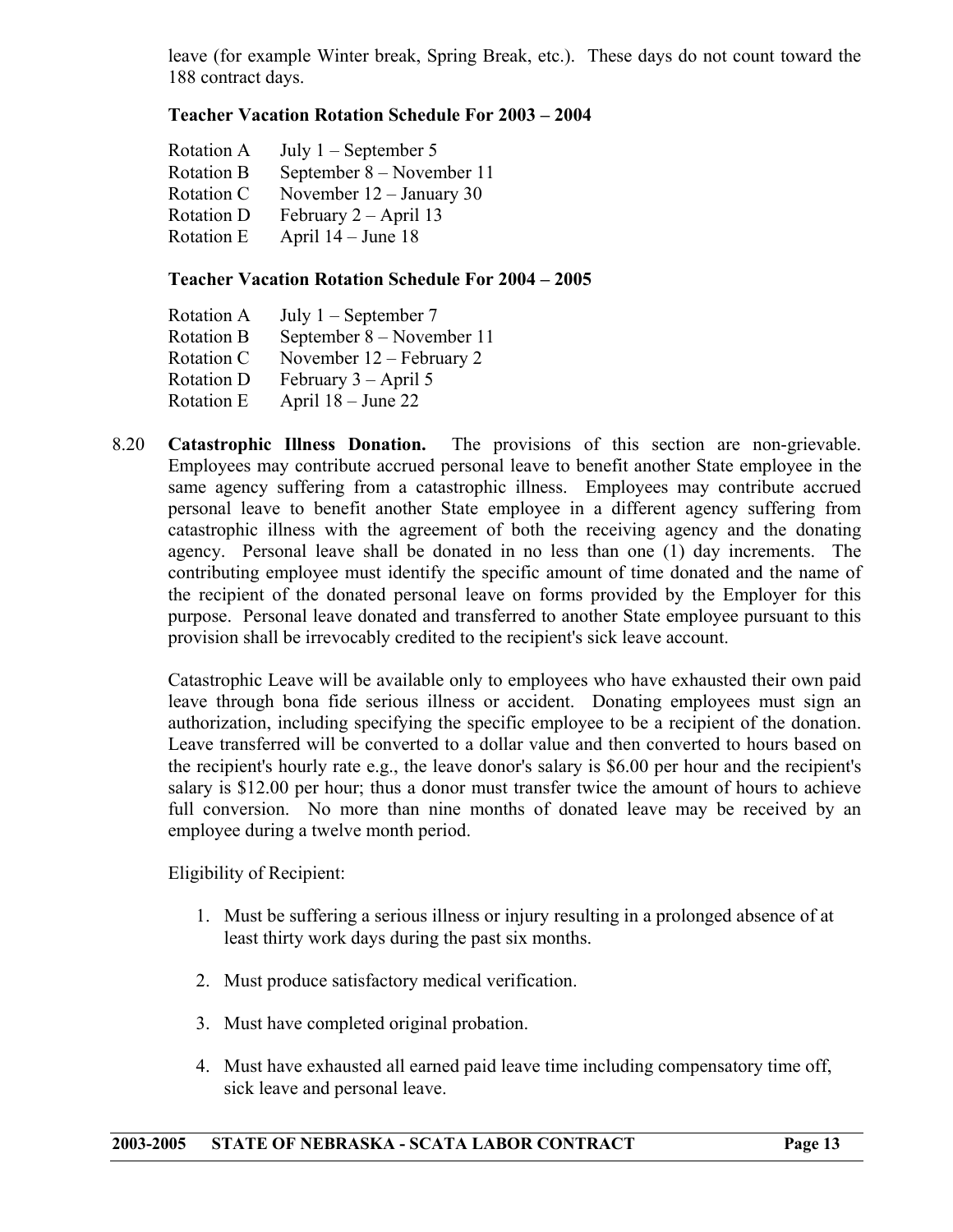5. Must not have offered anything of value in exchange for the donation.

<span id="page-13-0"></span>Eligibility of Donor Employee:

- 1. Only whole days may be donated.
- 2. Must not have solicited nor accepted anything of value in exchange for the donation.
- 3. Must have remaining to his/her credit at least 8 hours of accrued personal leave, if donating personal leave.

#### **ARTICLE 9 - REDUCTION IN FORCE**

- 9.1 When a reduction in the number of teachers employed or the number of school days contracted per teacher is deemed necessary, the reduction in force shall be in accordance with the provisions of this Article.
- 9.2 The Employer shall attempt to absorb reductions through normal attrition due to retirements and resignations.
- 9.3 Should an involuntary staff reduction be required, the order of reduction shall be based on subject area, and if applicable, required special certifications, and on the basis of seniority at each facility within the Agency. A teacher whose position has been eliminated shall be given preference, on the basis of seniority, for any teaching vacancy within the facility which may exist for which the teacher is qualified by certification, endorsement, or where endorsement is not applicable by reasons of college credits in the subject area.
- 9.4 A teacher whose position is being considered for reduction in force shall be notified in writing of such intent on or before the ninetieth (90th) day prior to the close of the individual teacher contract period.
- 9.5 The teacher may request and shall be granted a hearing as provided in Nebraska statutes.
- 9.6 A teacher whose contract has not been renewed because of reduction in force shall be considered to have been dismissed with honor and shall be provided a letter to that effect.
- 9.7 Any teacher whose contract has not been renewed because of reduction in force shall have recall rights to employment for a period of twenty-four (24) months. Teachers shall be recalled in reverse order of layoff. The teacher with the most seniority by facility shall be recalled first to fill open positions in that facility, provided the teacher meets the required qualifications.
- 9.8 Recall offers shall be in writing and delivered by certified mail and the teacher shall have five (5) workdays after receipt of written notice to accept or reject the recall offer in writing. Failure to respond constitutes rejection of the recall offer. The teacher shall be responsible for maintaining his/her current address and phone number with the agency.
- 9.9 Teachers who are recalled within 24 months shall, upon reinstatement, retain any employment benefits which had accrued to said teacher prior to their being laid off.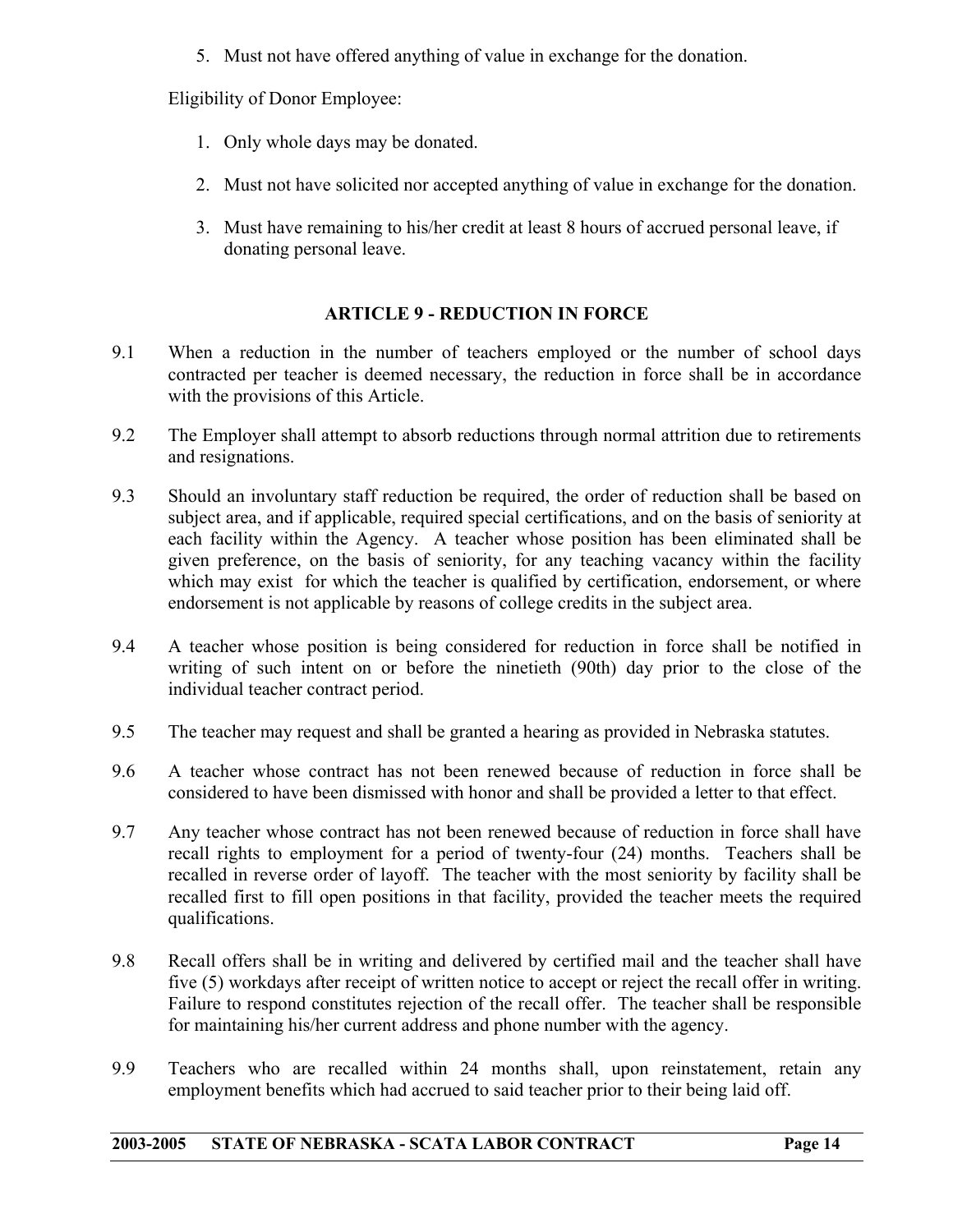<span id="page-14-0"></span>9.10 **Furlough.** Federal or State funding shortages may require employees to be placed on furlough. Furlough is defined as a temporary non-duty, non-pay status which occurs when Federal or State appropriations expire and no future funding is allotted and lasts less than 30 days. Affected employees would be released from work until such funding is restored. The Employer agrees to meet with Union officials as soon as information is available regarding possible funding shortages which may result in furloughs and to give affected employees as much advance notice as possible when a furlough is imminent. Employees placed on furlough will be granted liberal use of paid or unpaid leave. In the event that funding is retroactively restored, paid and unpaid leave utilized during times of furlough may be reinstated to the employee's appropriate leave bank. In such cases, employees will be furloughed following the provisions found in Section 9.3.

#### **ARTICLE 10 - EVALUATION**

- 10.1 The primary purpose of evaluation of the teaching staff shall be the improvement of instruction.
- 10.2 Observations for evaluation shall be conducted at least twice during each school year for probationary teachers and at least once during each school year for permanent teachers.
- 10.3 An observation shall consist of direct observation of the teacher in the performance of their duties. A conference between the observer, appropriate supervisor and teacher shall follow each observation as soon as possible, preferably the same day. If deficiencies are noted, the evaluator shall specify in writing the means and methods suggested for overcoming the deficiency. Teachers may respond to the observation by attaching a written response to the observation report.
- 10.4 All monitoring or observation of the work performance of a teacher shall be conducted with the full knowledge of the teacher.
- 10.5 Evaluations of performance shall be based on a review and observations of the teacher's performance over a prolonged time period.
- 10.6 All evaluation reports shall be placed in the personnel file of the employee with a copy given to the teacher.
- 10.7 Teachers may respond to their evaluation reports by attaching a written response to the report within fifteen workdays within receipt of the evaluation.
- 10.8 Evaluation reports shall be given to all probationary teachers on or before November 1st and not later than 120 days prior to the end of the school year as defined by the school calendar. Evaluation reports shall be given to all permanent teachers not later than 120 days prior to the end of the school year as defined by the school calendar. All teachers shall have the right to discuss the evaluation report with their supervisor.
- 10.9 Both parties recognize that the complete teacher evaluation procedure is set forth in this Article. However, nothing contained in this Article shall limit the right of the Employer to issue administrative guidelines intended to provide for consistent implementation of the evaluation process.
- 10.10 The format of the evaluation forms shall be developed with input from the teachers.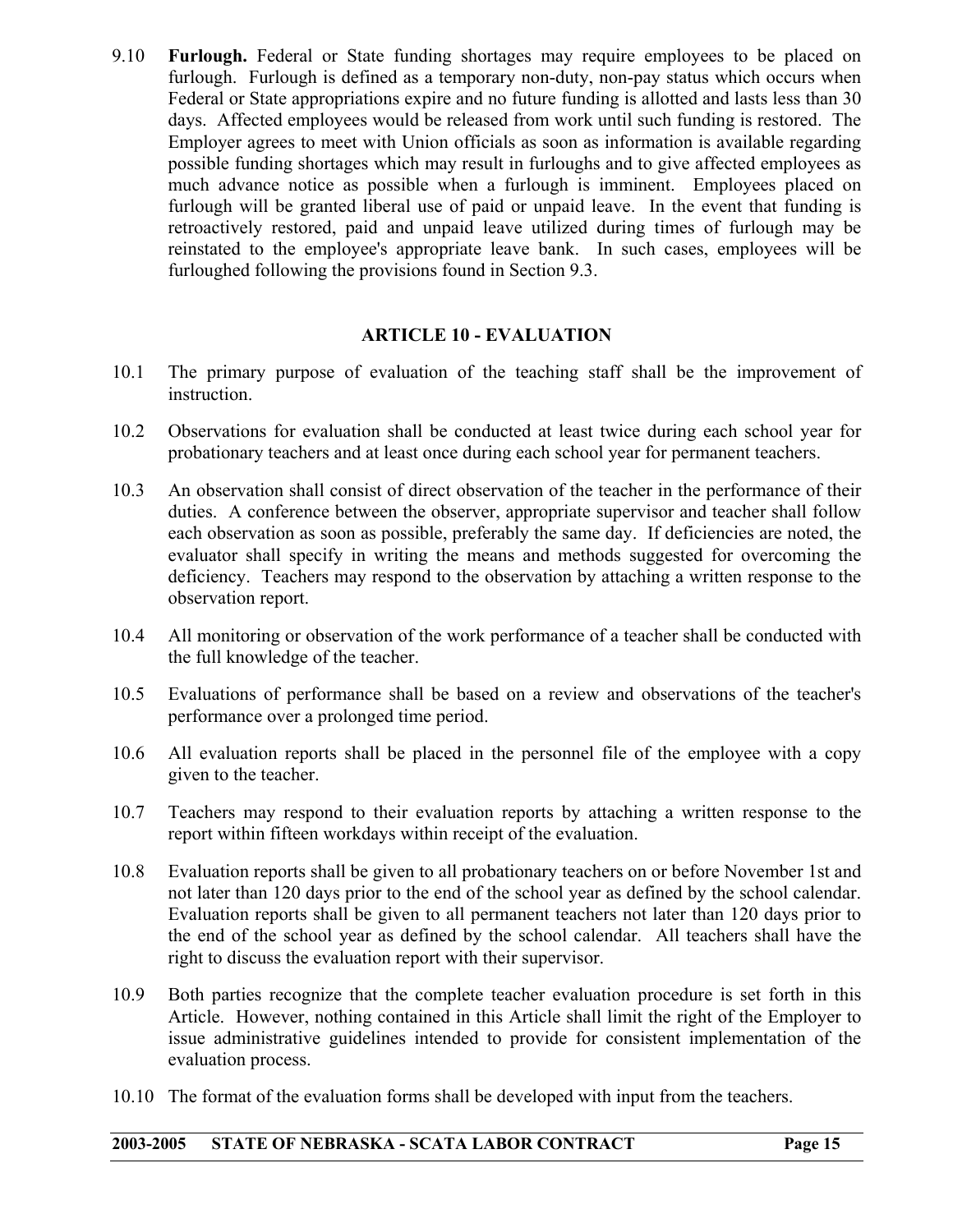#### **ARTICLE 11 - PERSONNEL FILE**

- <span id="page-15-0"></span>11.1 Teachers personnel records are confidential and are available only to the teacher, the Personnel Officer, and the Facility Director where the teacher works or their designated representatives.
- 11.2 No negative material shall be placed in a teacher's personnel file unless the teacher has been offered an opportunity to review the material. The teacher will be provided a copy of any such material at their request. Teachers shall acknowledge that they have been offered the opportunity to review all negative material by affixing their signature to the copy to be filed. The teacher's signature does not indicate agreement with the contents of the material to be filed. The teacher shall have the right to attach a written response to any such material to be placed in the file.
- 11.3 Although the Employer agrees to protect the confidentiality of personal references, academic credentials, and other similar personnel records, it shall not establish any separate file which is not available for the teacher's inspection under the provisions of this agreement.

#### **ARTICLE 12 - COMPENSATION AND BENEFITS**

- 12.1 **Insurance and Retirement.** Each teacher shall be entitled to fringe benefits provided by this agreement and by federal regulations provided by Cobra (Consolidated Omnibus Budget Reconciliation Act of 1985). These shall include but not be limited to the following:
	- A. Employer contribution to the Nebraska Teachers' Retirement System.
	- B. Employer contribution to Social Security.
	- C. Workmen's Compensation Insurance.
	- D. State of Nebraska Group Life Insurance; a \$20,000 group life insurance policy for each full-time employee. The full cost will be borne solely by the Employer.
	- E. **Health Insurance:** The monthly Employer contribution toward any group health insurance option offered by the Employer between July 1, 2003, through June 30, 2005, shall be the amount equal to seventy-nine percent (79%) of the total premium cost of the plan, option, and coverage chosen by the bargaining unit member.

 For purposes of this section, option shall mean one of the choices of levels of medical and other benefits offered by a carrier. Coverage shall mean the rate categories of single, two-party, four-party, and family, as offered under any contract entered into for medical benefits.

 For deductibles, out-of-pocket maximums, coinsurance after deductible provisions, and prescription drug card provisions in effect July 1, 2003, through December 31, 2003, see the 2001-2003 Labor Contract.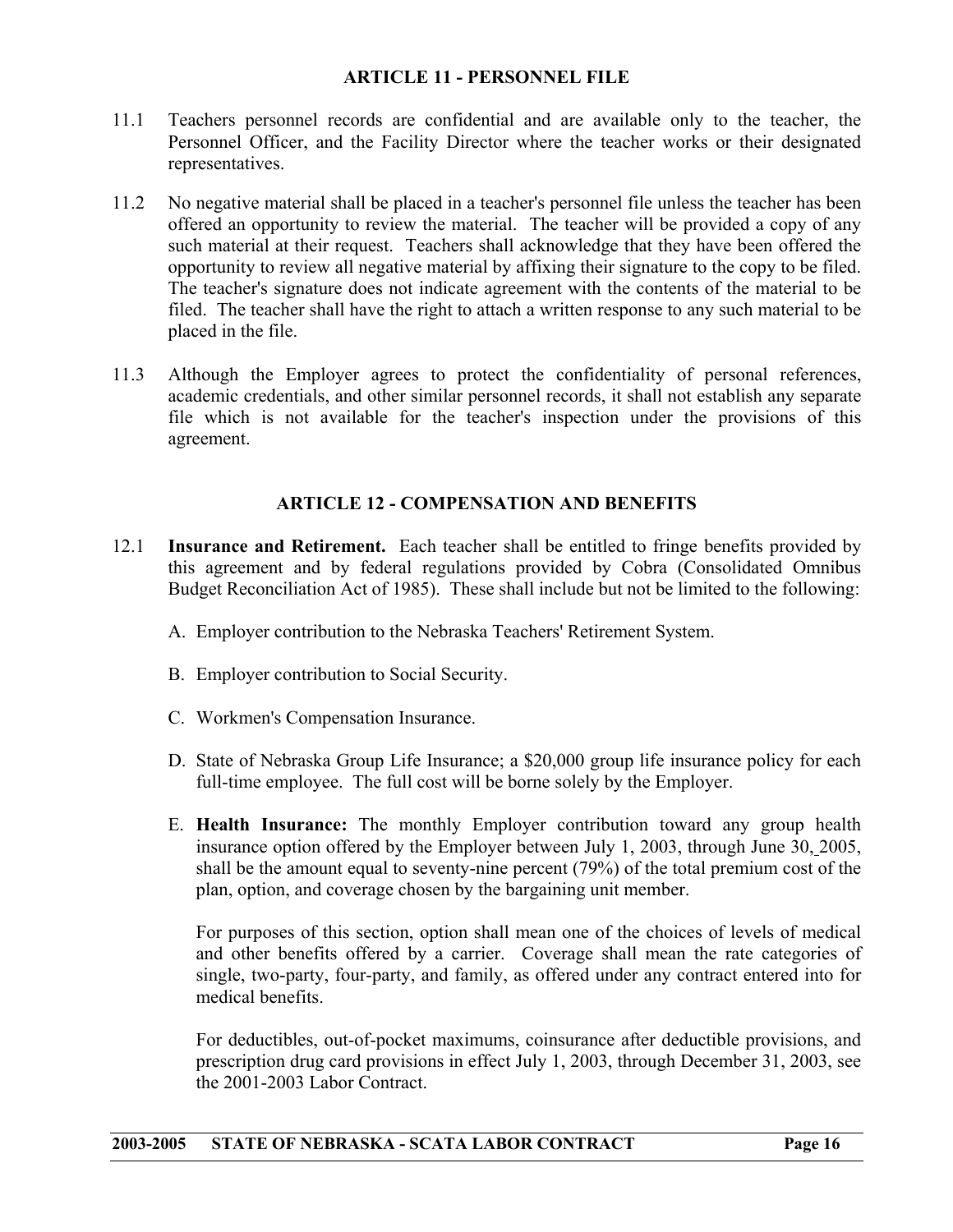The following deductibles, out-of-pocket maximums, coinsurance after deductible provisions, and prescription drug card provisions take effect January 1, 2004.

### **PPO Plan**

#### **Total Benefit Maximum - \$4,000,000**

\$400 Annual deductible per person – In Network \$800 Annual deductible per family – In Network

\$1400 Annual out-of-pocket maximum per person – In Network \$2800 Annual out-of-pocket maximum per family – In Network

85% coinsurance for most covered services after deductible – In Network

\$15 co-payment for doctor office visits only, for PPO, HMO, and POS -- (The change in the co-payment for doctor office visits shall not change the manner in which ancillary costs are calculated.)

 The PPO plan shall include the prescription drug card coverage with an \$11.00 copayment per 30 day supply of generic drugs; and a \$27.00 copayment per 30 day supply for brand name drugs for most covered prescriptions. Mail order is available for long-term maintenance generic drugs for a \$25.63 copayment when an 180 day supply is prescribed, and a \$62.91 copayment when an 180 day supply is prescribed for brand name drugs.

- F. **Dental Insurance:** The Employer agrees to offer group dental insurance to bargaining unit employees and their dependents, at employee cost.
- G. **Long Term Disability Insurance:** The Employer agrees to offer group long term disability insurance for bargaining unit employees at employee cost.
- H. **Vision:** The Employer agrees to offer group vision insurance to bargaining unit employees and their dependents, at employee cost.
- I. Teachers will be covered on a yearly basis for all insurance benefits.
- J. Participation in the State of Nebraska Deferred Compensation plan.
- K. Insurance benefits will be provided part-time teachers working one-half time or more on a proportional basis to their employment ratio.
- 12.2 Teachers covered by this agreement shall be paid on the State of Nebraska bi-weekly payroll system. Payroll deductions and related items shall be provided under that system, and continue until the entire contracted salary has been paid.
- 12.3 Salaries shall be determined by the salary schedule attached as Appendix A to this agreement.
- 12.4 Placement on the salary schedule shall be in accordance with each teacher's degree level and years of experience as of the beginning of each school year.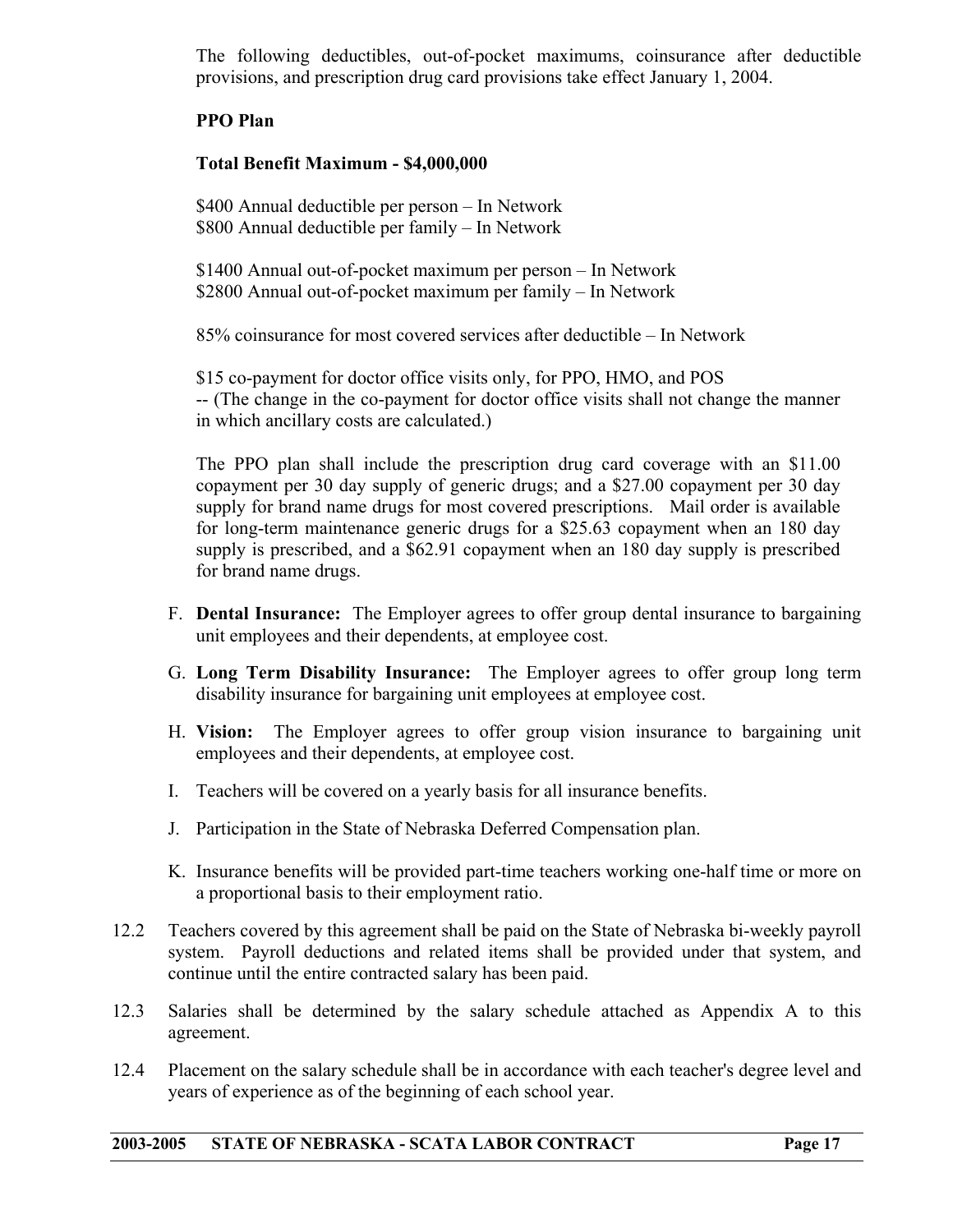- <span id="page-17-0"></span>12.5 Teachers shall advance vertically one (1) step on the schedule for the completion of one (1) year of service. Teachers may move no more than three (3) lanes horizontally during the term of this contract.
- 12.6 Teachers shall earn credit for advancing horizontally on the schedule for successful completion of any of the following:
	- a. Graduate hours directly related to their teaching assignment.
	- b. Graduate hours taken as a result of a recommendation by their immediate supervisor.
	- c. Any hours toward an additional endorsement related to their teaching assignment.
	- d. Any hours which have received prior approval by the teacher's immediate supervisor.
- 12.7 To qualify for horizontal advancement on the schedule during each year of this contract teachers must notify their supervisors by May 1 of their intent to move, with verification of successful completion of the hours by the beginning of the following school year. Grade slips shall be considered acceptable verification.
- 12.8 Teachers shall be given up to eight years credit for successful teaching experience when initially hired by the State.
- 12.9 Tuition Assistance: Teachers enrolled in courses of instruction directly related to their work may be reimbursed up to 100 percent of tuition costs upon approval of the appropriate Administrator.
- 12.10 **Professional Development Program.** Teachers will be provided a Professional Development Program, at LRC and BSDC, which will be defined as assistance for graduate level courses that are directly related to serving the needs of a teacher's current student population and are not offered during non-work times or any other time during the year. The course must be approved by his/her supervisor. This program allows the individual facility to provide the 75% tuition reimbursement following the policy guidelines for tuition assistance and for the teacher to attend the class during work time.

#### **ARTICLE 13 - ANTI - DISCRIMINATION**

- 13.1 The provisions of this Agreement shall be applied to all employees in the bargaining unit without discrimination as to protected age, sex, marital status, race, color, creed, national origin, handicap, or political affiliation. Each of the parties hereto recognize their individual responsibilities under this paragraph and agree to fulfill those responsibilities.
- 13.2 In recognition of the American with Disabilities Act (ADA), it shall not be considered to be a violation of this contract for the Employer to take such action as is necessary to make reasonable accommodations for the known disability of an employee.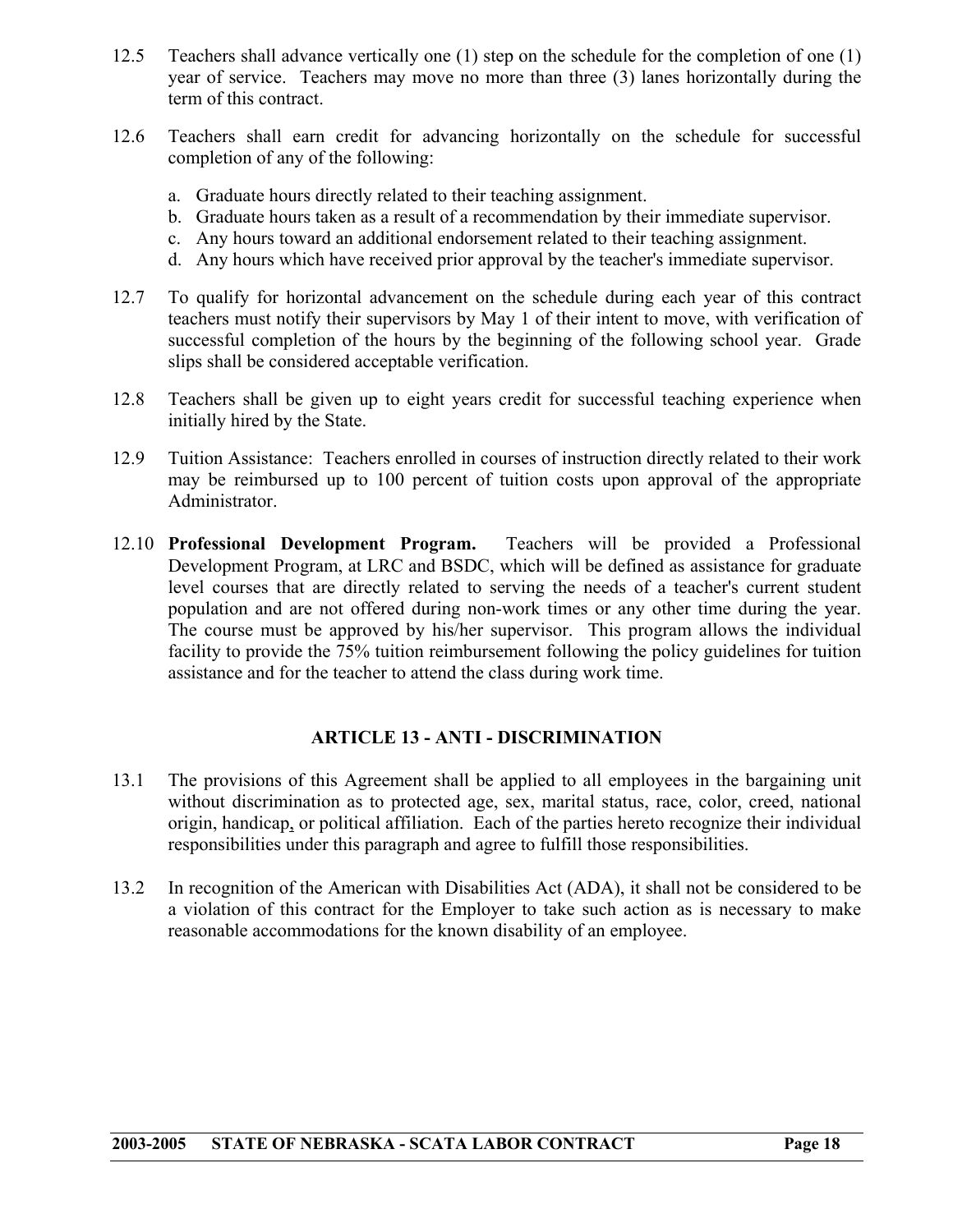#### **ARTICLE 14 - DOCUMENT AUTHORIZATION**

 $\mathcal{L}_\text{max} = \frac{1}{2} \sum_{i=1}^n \mathcal{L}_\text{max}(\mathbf{z}_i - \mathbf{z}_i)$ 

 $\mathcal{L}_\text{max} = \frac{1}{2} \sum_{i=1}^n \mathcal{L}_\text{max}(\mathbf{z}_i - \mathbf{z}_i)$ 

<span id="page-18-0"></span>In witness whereof, the parties hereto have set their hands this  $11<sup>th</sup>$  day of March, 2003.

#### FOR THE ASSOCIATION: FOR THE STATE:

Alex Gordon, Chief Negotiator Mike Johanns, Governor State Code Agency Teachers Association State of Nebraska

Morris Van Vleet, Member<br>State Code Agency Teachers Association<br>State of Nebraska State Code Agency Teachers Association

State Code Agency Teachers Association State of Nebraska

 $\mathcal{L}_\text{max} = \frac{1}{2} \sum_{i=1}^n \mathcal{L}_\text{max}(\mathbf{z}_i - \mathbf{z}_i)$ Sandy Marquart, Member Gail A. Brolliar, Administrative Assistant

Dianne Springer, Member State Code Agency Teachers Association

 $\mathcal{L}_\text{max}$ 

Clint Witte, Member State Code Agency Teachers Association

 $\mathcal{L}_\text{max}$  , where  $\mathcal{L}_\text{max}$  and  $\mathcal{L}_\text{max}$  and  $\mathcal{L}_\text{max}$ 

John Murphy, Member State Code Agency Teachers Association

 $\mathcal{L}_\text{max}$  , where  $\mathcal{L}_\text{max}$  and  $\mathcal{L}_\text{max}$  and  $\mathcal{L}_\text{max}$ 

Connie Taylor, Member State Code Agency Teachers Association

 $\mathcal{L}_\text{max}$  , where  $\mathcal{L}_\text{max}$  and  $\mathcal{L}_\text{max}$  and  $\mathcal{L}_\text{max}$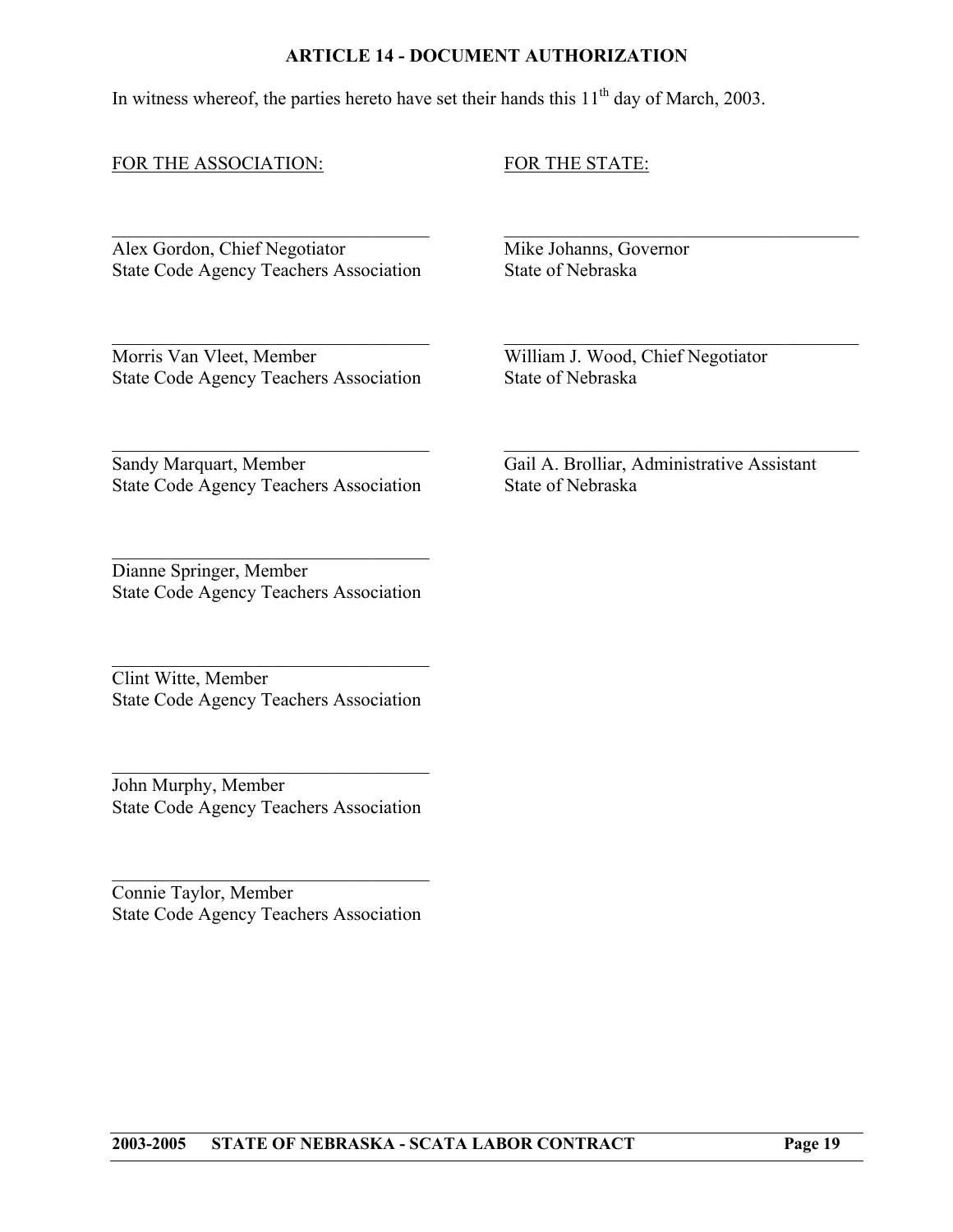<span id="page-19-0"></span>

| <b>APPENDIX A</b> |                  |                  | <b>TEACHERS 2003-2004 SALARY SCHEDULE</b> |                  |                  |                  |                  |                  |  |
|-------------------|------------------|------------------|-------------------------------------------|------------------|------------------|------------------|------------------|------------------|--|
| <b>Step</b>       | BA               | $BA+9$           | $BA+18$                                   | $BA+27$          | $BA+36/MA$       | $MA+9$           | $MA+18$          | $MA+36$          |  |
| $\mathbf{1}$      | 1.00<br>\$24,350 | 1.04<br>\$25,324 | 1.08<br>\$26,298                          | 1.12<br>\$27,272 | 1.16<br>\$28,246 | 1.20<br>\$29,220 | 1.24<br>\$30,194 | 1.28<br>\$31,168 |  |
| $\overline{2}$    | 1.04<br>\$25,324 | 1.08<br>\$26,298 | 1.12<br>\$27,272                          | 1.16<br>\$28,246 | 1.20<br>\$29,220 | 1.24<br>\$30,194 | 1.28<br>\$31,168 | 1.32<br>\$32,142 |  |
| $\overline{3}$    | 1.08<br>\$26,298 | 1.12<br>\$27,272 | 1.16<br>\$28,246                          | 1.20<br>\$29,220 | 1.24<br>\$30,194 | 1.28<br>\$31,168 | 1.32<br>\$32,142 | 1.36<br>\$33,116 |  |
| $\overline{4}$    | 1.12<br>\$27,272 | 1.16<br>\$28,246 | 1.20<br>\$29,220                          | 1.24<br>\$30,194 | 1.28<br>\$31,168 | 1.32<br>\$32,142 | 1.36<br>\$33,116 | 1.40<br>\$34,090 |  |
| 5                 | 1.16<br>\$28,246 | 1.20<br>\$29,220 | 1.24<br>\$30,194                          | 1.28<br>\$31,168 | 1.32<br>\$32,142 | 1.36<br>\$33,116 | 1.40<br>\$34,090 | 1.44<br>\$35,064 |  |
| 6                 | 1.20<br>\$29,220 | 1.24<br>\$30,194 | 1.28<br>\$31,168                          | 1.32<br>\$32,142 | 1.36<br>\$33,116 | 1.40<br>\$34,090 | 1.44<br>\$35,064 | 1.48<br>\$36,038 |  |
| $\tau$            | 1.24<br>\$30,194 | 1.28<br>\$31,168 | 1.32<br>\$32,142                          | 1.36<br>\$33,116 | 1.40<br>\$34,090 | 1.44<br>\$35,064 | 1.48<br>\$36,038 | 1.52<br>\$37,012 |  |
| 8                 | 1.28<br>\$31,168 | 1.32<br>\$32,142 | 1.36<br>\$33,116                          | 1.40<br>\$34,090 | 1.44<br>\$35,064 | 1.48<br>\$36,038 | 1.52<br>\$37,012 | 1.56<br>\$37,986 |  |
| 9                 |                  |                  | 1.40<br>\$34,090                          | 1.44<br>\$35,064 | 1.48<br>\$36,038 | 1.52<br>\$37,012 | 1.56<br>\$37,986 | 1.60<br>\$38,960 |  |
| 10                |                  |                  | 1.44<br>\$35,064                          | 1.48<br>\$36,038 | 1.52<br>\$37,012 | 1.56<br>\$37,986 | 1.60<br>\$38,960 | 1.64<br>\$39,934 |  |
| 11                |                  |                  |                                           | 1.52<br>\$37,012 | 1.56<br>\$37,986 | 1.60<br>\$38,960 | 1.64<br>\$39,934 | 1.68<br>\$40,908 |  |
| 12                |                  |                  |                                           | 1.56<br>\$37,986 | 1.60<br>\$38,960 | 1.64<br>\$39,934 | 1.68<br>\$40,908 | 1.72<br>\$41,882 |  |
| 13                |                  |                  |                                           |                  | 1.64<br>\$39,934 | 1.68<br>\$40,908 | 1.72<br>\$41,882 | 1.76<br>\$42,856 |  |
| 14                |                  |                  |                                           |                  | 1.68<br>\$40,908 | 1.72<br>\$41,882 | 1.76<br>\$42,856 | 1.80<br>\$43,830 |  |
| 15                |                  |                  |                                           |                  | 1.72<br>\$41,882 | 1.76<br>\$42,856 | 1.80<br>\$43,830 | 1.84<br>\$44,804 |  |
| 16                |                  |                  |                                           |                  |                  | 1.80<br>\$43,830 | 1.84<br>\$44,804 | 1.88<br>\$45,778 |  |
| 17                |                  |                  |                                           |                  |                  |                  | 1.88<br>\$45,778 | 1.92<br>\$46,752 |  |
| 18                |                  |                  |                                           |                  |                  |                  |                  | 1.96<br>\$47,726 |  |